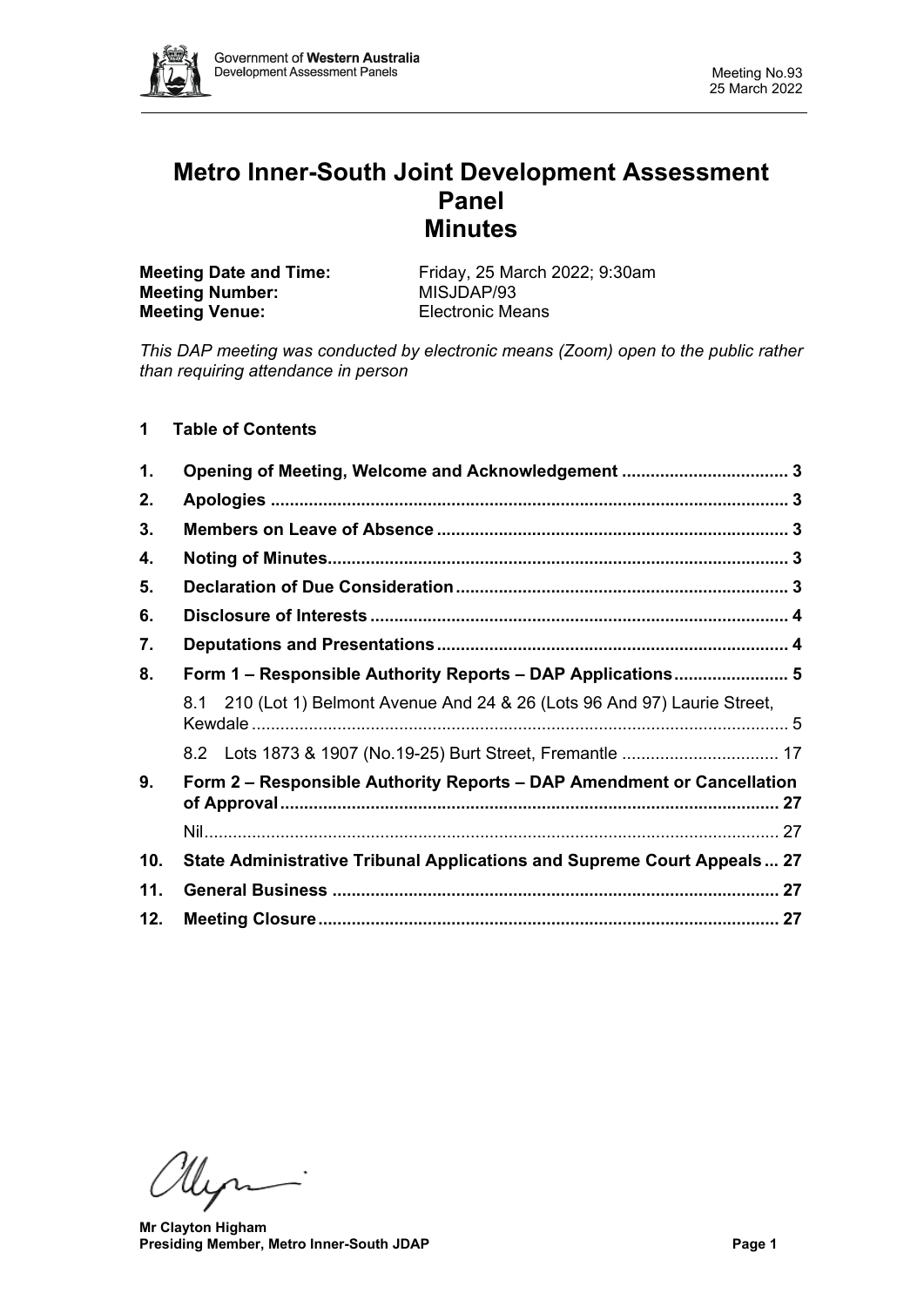

# **Attendance**

# **DAP Members**

Mr Clayton Higham (Presiding Member) Ms Lee O'Donohue (A/Deputy Presiding Member) Ms Leigh Gibb (A/Third Specialist Member)

*Item 8.1* Cr Phil Marks (Local Government Member, City of Belmont) Cr Robert Rossi (Local Government Member, City of Belmont)

*Item 8.2* Cr Andrew Sullivan (Local Government Member, City of Fremantle) Cr Rachel Pemberton (Local Government Member, City of Fremantle)

# **Officers in attendance**

*Item 8.1* Mr Brandon Pang (City of Belmont) Mr Alex Bott (City of Belmont)

*Item 8.2* Ms Carly Pidco (Western Australian Planning Commission) Ms Delia Neglie (Western Australian Planning Commission)

# **Minute Secretary**

Mr Christopher Dodson (DAP Secretariat) Ms Ashlee Kelly (DAP Secretariat)

# **Applicants and Submitters**

*Item 8.1* Mr Reegan Cake (Dynamic Planning)

*Item 8.2* Dr Sue Meek Mr David Hillam (Hillam Architects) Mr Clay Thomas (Edge Visionary Living) Mr Daniel Lees (element)

# **Members of the Public / Media**

There were 4 members of the public in attendance.

Ms Victoria Riffici from Perth Now and Ms Nadia Budihardjo from Business News were in attendance.

llen

**Mr Clayton Higham Presiding Member, Metro Inner-South JDAP Page 2 Page 2**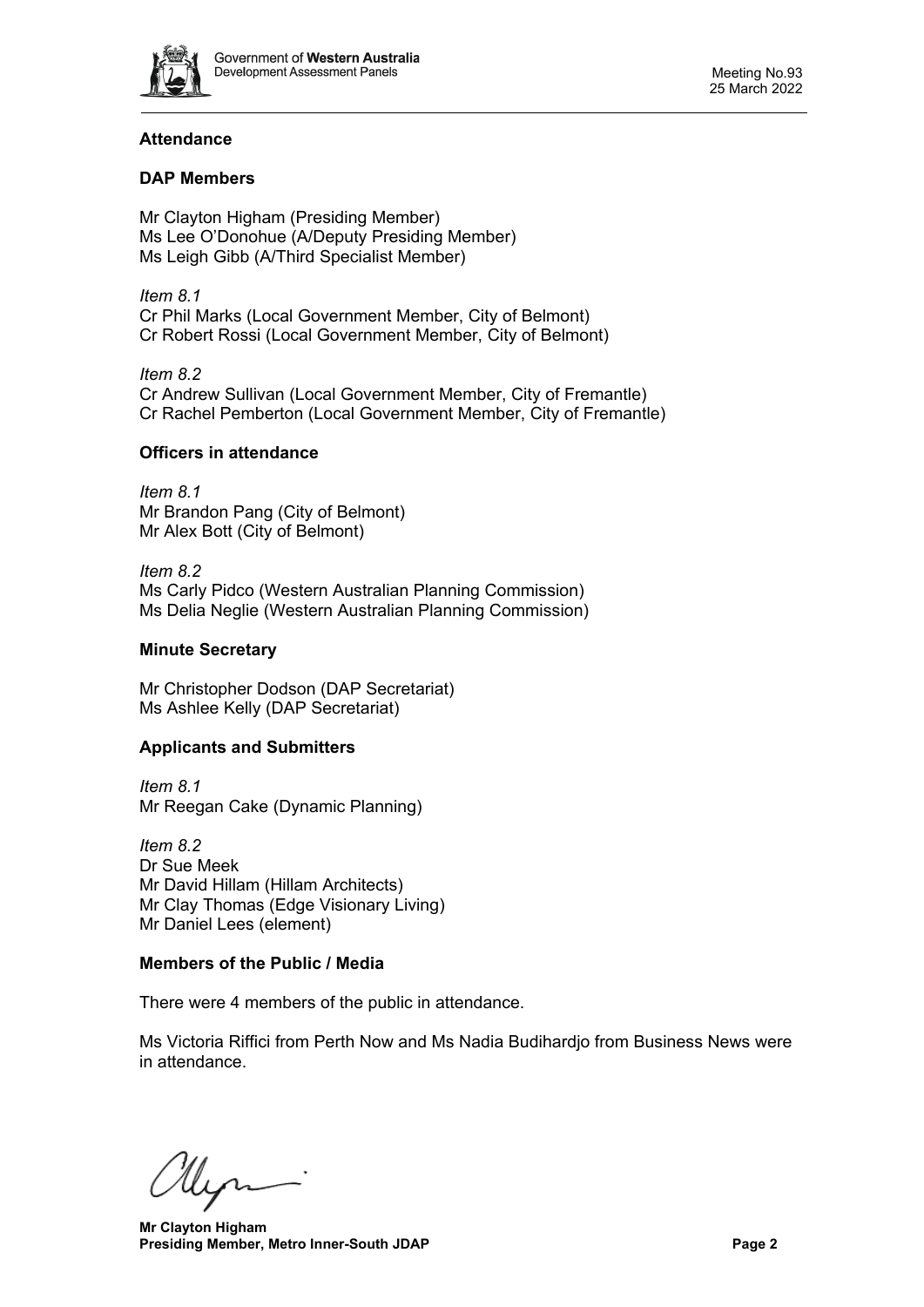

# <span id="page-2-0"></span>**1. Opening of Meeting, Welcome and Acknowledgement**

The Presiding Member declared the meeting open at 9:30am on 25 March 2022 and acknowledged the traditional owners and paid respect to Elders past and present of the land on which the meeting was being held.

The Presiding Member announced the meeting would be run in accordance with the DAP Standing Orders 2020 under the *Planning and Development (Development Assessment Panels) Regulations 2011.*

#### **1.1 Announcements by Presiding Member**

The Presiding Member advised that in accordance with Section 5.16 of the DAP Standing Orders 2020 which states *'A person must not use any electronic, visual or audio recording device or instrument to record the proceedings of the DAP meeting unless the Presiding Member has given permission to do so.',* the meeting would not be recorded.

In response to the COVID-19 situation, this meeting was convened via electronic means (Zoom). Members were reminded to announce their name and title prior to speaking

#### <span id="page-2-1"></span>**2. Apologies**

.

Ms Rachel Chapman (Deputy Presiding Member) Mr Peter Lee (Third Specialist Member)

#### <span id="page-2-2"></span>**3. Members on Leave of Absence**

Nil.

#### <span id="page-2-3"></span>**4. Noting of Minutes**

DAP members noted that signed minutes of previous meetings are available on the [DAP website.](https://www.dplh.wa.gov.au/about/development-assessment-panels/daps-agendas-and-minutes)

#### <span id="page-2-4"></span>**5. Declaration of Due Consideration**

The Presiding Member noted that an addendum to the agenda was published to include details of a DAP direction for further information and responsible authority response in relation to Item 8.1, received on 23 March 2022 and to Item 8.2, received on 24 March 2022

All members declared that they had duly considered the documents.

Un

**Mr Clayton Higham Presiding Member, Metro Inner-South JDAP Page 3 Page 3**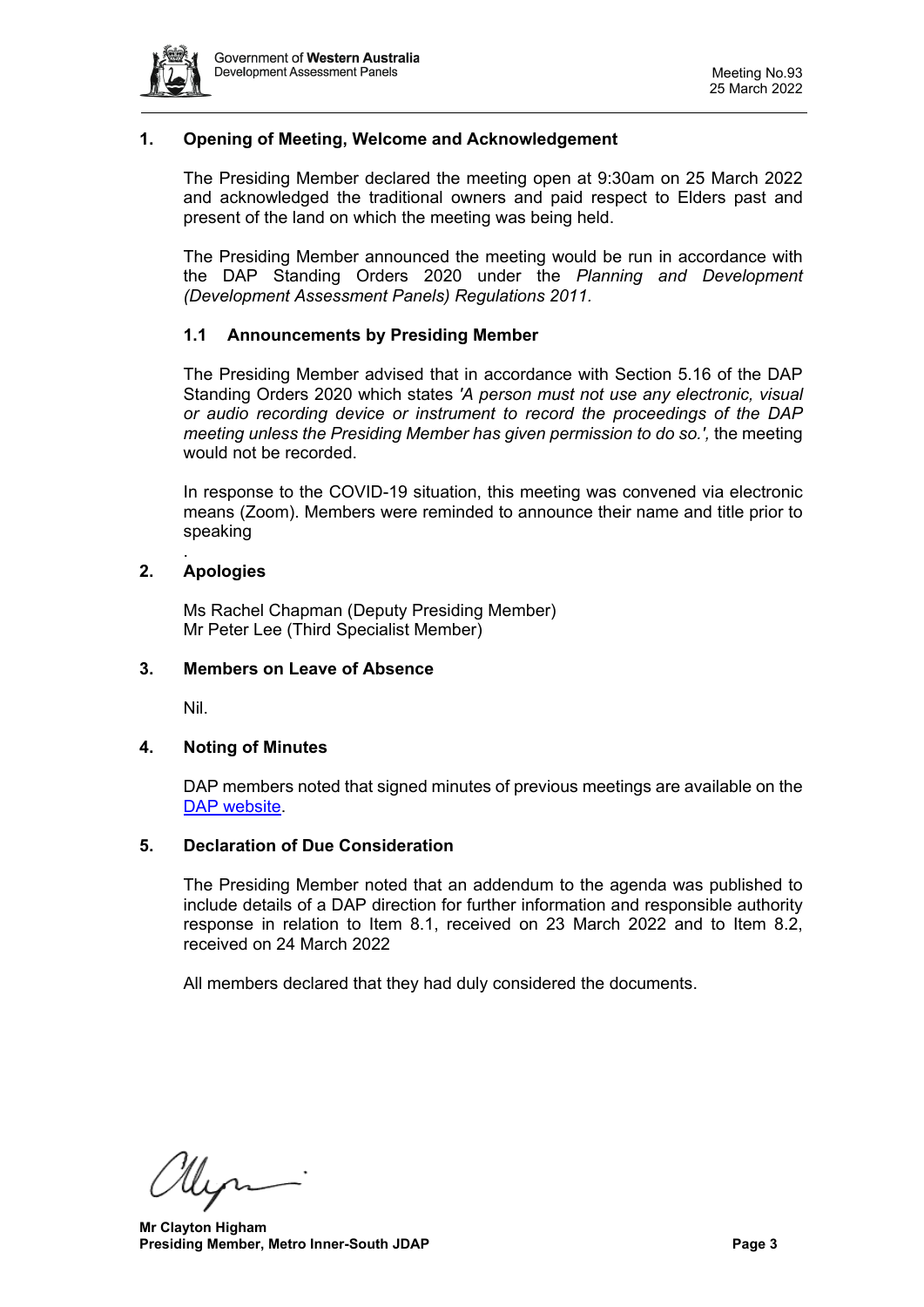

# <span id="page-3-0"></span>**6. Disclosure of Interests**

In accordance with section 2.4.9 of the DAP Code of Conduct 2017, DAP Member, Cr Andrew Sullivan, declared that he participated in a prior Council meeting in relation to the application at item 8.2. However, under section 2.1.2 of the DAP Code of Conduct 2017, Cr Sullivan acknowledged that he is not bound by any previous decision or resolution of the local government and undertakes to exercise independent judgment in relation to any DAP application before him, which will be considered on its planning merits.

In accordance with section 6.2 and 6.3 of the DAP Standing Orders 2020, the Presiding Member determined that the member listed above, who had disclosed a Impartiality Interest, was permitted to participate in the discussion and voting on the item.

#### <span id="page-3-1"></span>**7. Deputations and Presentations**

- **7.1** Mr Reegan Cake (Dynamic Planning and Developments) addressed the DAP in support of the recommendation for the application at Item 8.1 and responded to questions from the panel.
- **7.2** The City of Belmont addressed the DAP in relation to the application at Item 8.1 and responded to questions from the panel.

#### *The presentation at Item 7.1 – 7.2 was heard prior to the application at Item 8.1.*

- **7.3** Dr Sue Meek addressed the DAP against the recommendation for the application at Item 8.2.
- **7.4** Mr David Hillam (Hillam Architects and Edge Visionary Living) addressed the DAP in support of the recommendation for the application at Item 8.2 and responded to questions from the panel.
- **7.5** Mr Daniel Lees (element) addressed the DAP in support of the recommendation for the application at Item 8.2 and responded to questions from the panel.
- **7.6** Mr Clay Thomas (Edge Visionary Living) addressed the DAP in support of the recommendation for the application at Item 8.2 and responded to questions from the panel.
- **7.7** The Western Australian Planning Commission and The City of Fremantle addressed the DAP in relation to the application at Item 8.2 and responded to questions from the panel.

<span id="page-3-2"></span>*The presentations at Items 7.3 - 7.7 were heard prior to the application at Item 8.2.* 

*Ms Leigh Gibb (A/Third Specialist Member) left the panel at 11:36am.*

**Mr Clayton Higham Presiding Member, Metro Inner-South JDAP Page 4 Page 4**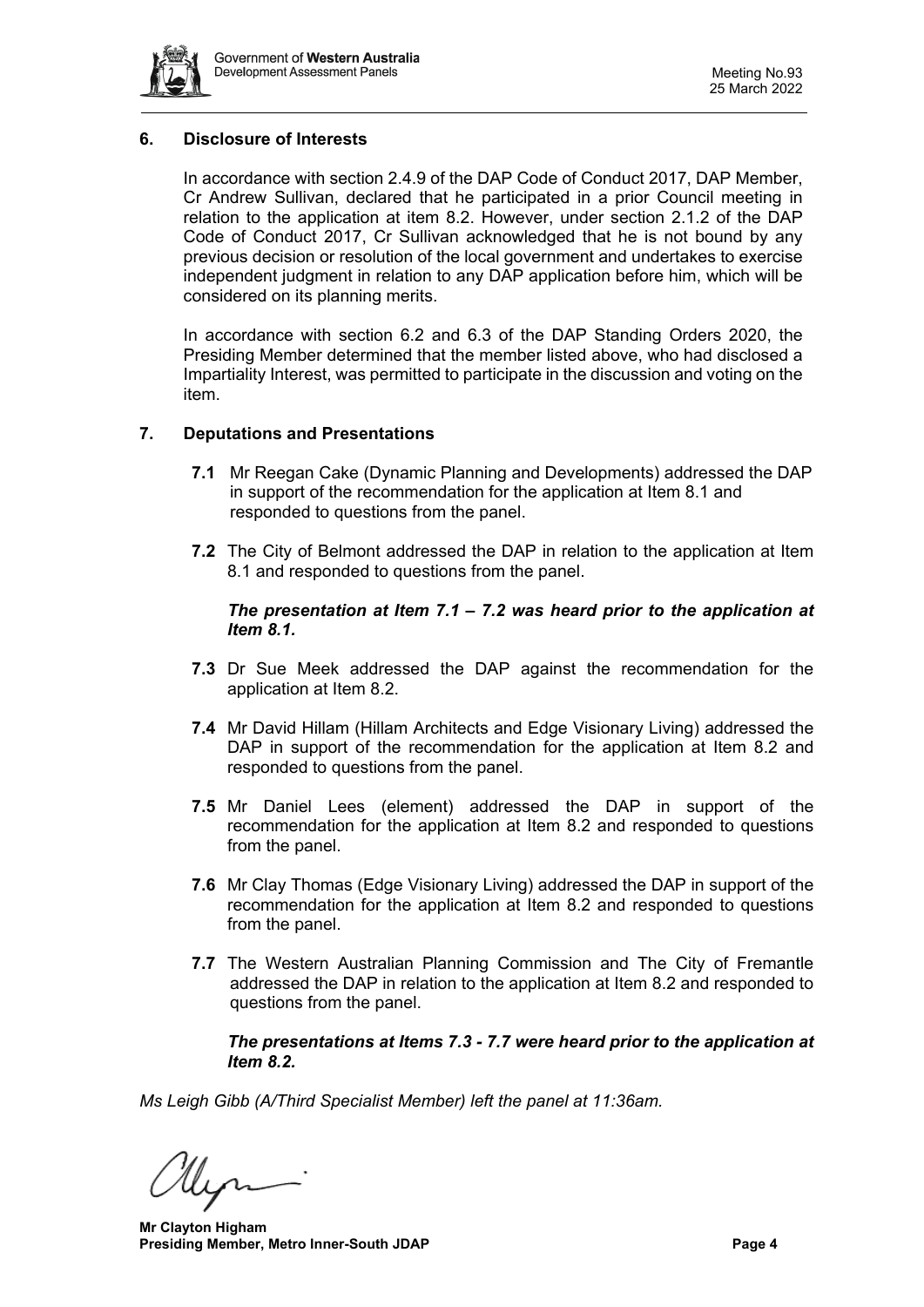

# **8. Form 1 – Responsible Authority Reports – DAP Applications**

#### <span id="page-4-0"></span>**8.1 210 (Lot 1) Belmont Avenue And 24 & 26 (Lots 96 And 97) Laurie Street, Kewdale**

| Development Description: | <b>Proposed Child Care Premises</b><br><b>Dynamic Planning and Developments</b> |  |  |  |
|--------------------------|---------------------------------------------------------------------------------|--|--|--|
| Applicant:               |                                                                                 |  |  |  |
| Owner:                   | Upmarket Enterprises Pty Ltd ATF the Laurie                                     |  |  |  |
|                          | <b>Street Unit Trust</b>                                                        |  |  |  |
| Responsible Authority:   | City of Belmont                                                                 |  |  |  |
| DAP File No:             | DAP/21/02145                                                                    |  |  |  |

#### **REPORT RECOMMENDATION**

**Moved by: Cr Phil Marks <b>Seconded by:** Ms Leigh Gibb

*With the agreement of the mover and seconder the following amendments were made to the report recommendation;*

(i) To amend Condition No.12 to read as follows:

*Prior to the commencement of site works the applicant shall submit a construction and traffic management plan that accords with the requirements of AS 1742 Pt 3 to the City. The plan shall thereafter be implemented to the satisfaction of the City.* 

#### **REASON: To correct an omission by including the word "plan".**

(ii) To amend Condition No.28 to read as follows:

*No Any services, such as air conditioners, fire boosters, meter service boards or water heaters shall be visible from the street. or plant and equipment shall be located and/ or screened to the satisfaction of the City, on the advice of the relevant service authorities.*

**REASON: To provide some flexibility in the placement of services having regard to the specific requirements of the service authorities.**

Uin

**Mr Clayton Higham Presiding Member, Metro Inner-South JDAP Page 5**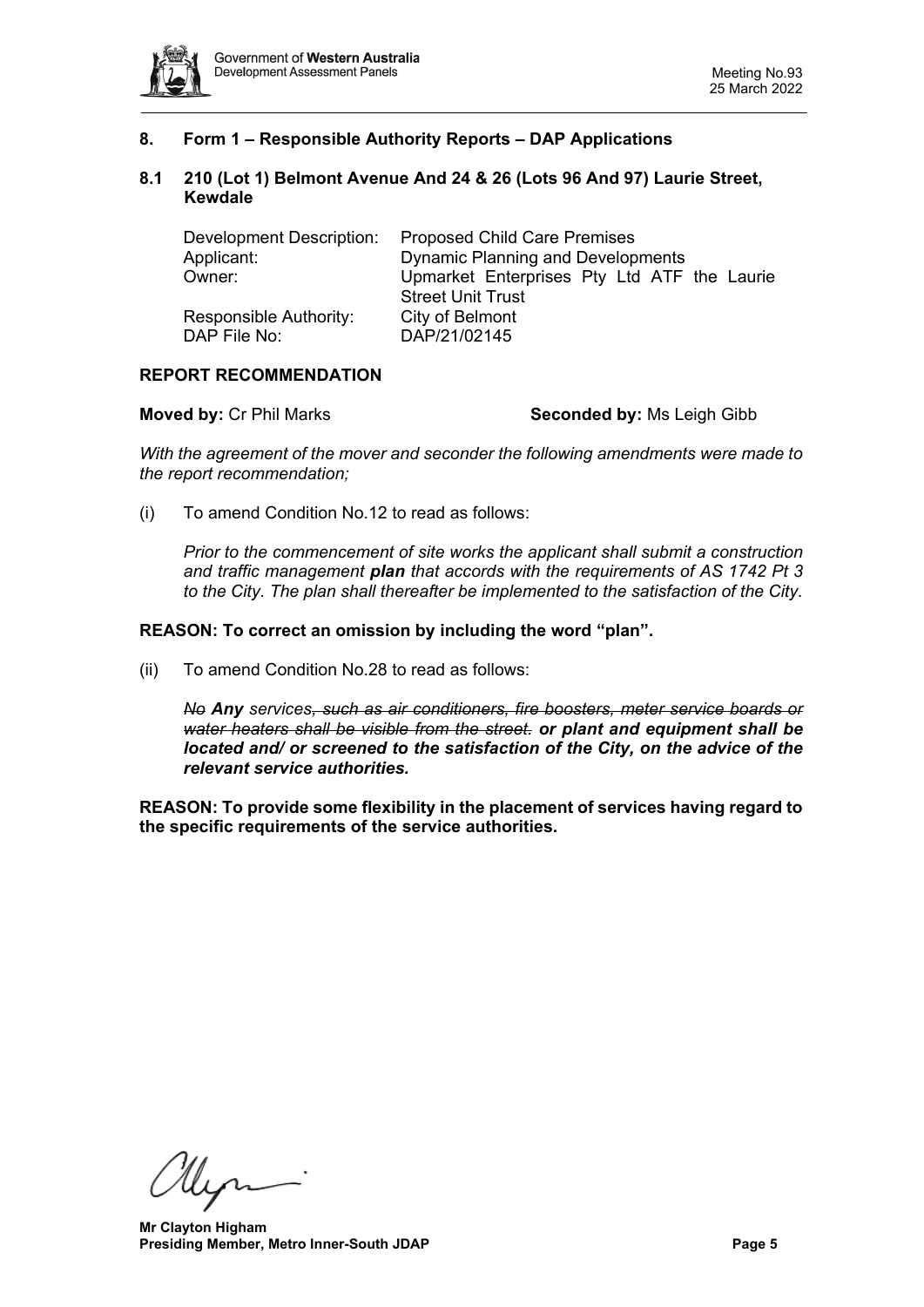

That the Metro Inner-South JDAP resolves to:

1. **Approve** DAP Application reference DAP/21/02145 and accompanying plans dated 8 March 2022 in accordance with Clause 68 of Schedule 2 (Deemed Provisions) of the *Planning and Development (Local Planning Schemes) Regulations 2015*, and the provisions of the Belmont Local Planning Scheme No. 15, subject to the following:

# **Conditions**

- 1. Development/land use shall be in accordance with the attached approved plan(s) dated 8 March 2022 and subject to any modifications required as a consequence of any condition(s) of this approval. The endorsed plans shall not be modified or altered without the prior written approval of the Metro Inner-South Joint *Development Assessment Panel or City of Belmont.*
- 2. No more than 99 children and 19 staff shall be permitted on the Child Care Premises at any one time.
- 3. Prior to the lodgement of a Building Permit application, the applicant/landowner shall prepare a Road Safety Audit report to identify suitable protection measures for the outdoor play area and building that must be incorporated into the design of the building and/or the boundary fencing to Belmont Avenue and Laurie Street for the Child Care Premises. The measures shall be implemented at the applicant/landowner's full cost, to the satisfaction of the City.
- 4. Prior to the lodgement of a Building Permit application, the owner/applicant shall submit a detailed plan, specifications and certified structural details for the wall along the northern truncation, as marked in 'Red' on the approved plans. The wall is to be constructed to mitigate the impact a vehicle in the event of a crash.
- 5. The operating times for the Child Care Premises shall be limited to the hours of 7:00am to 7:00pm Monday to Friday, unless otherwise approved in writing by the City.
- 6. Prior to commencement of use, Lot 1 Belmont Avenue and Lots 96 97 Laurie Street shall be amalgamated, and a new Certificate of Title obtained for the lot.
- 7. All existing buildings and structures on Lot 1 Belmont Avenue and Lots 96 97 Laurie Street, including soak wells, leach drains, septic tanks, underground storage tanks, stormwater drainage systems and wastewater disposal systems, shall be removed and the land levelled.
- 8. Prior to lodging an application for building permit, the owner/ applicant shall submit a detailed schedule of external materials, finishes and colours to be used in the construction of the development, to the satisfaction of the City.

**Mr Clayton Higham Presiding Member, Metro Inner-South JDAP Page 6 Page 6**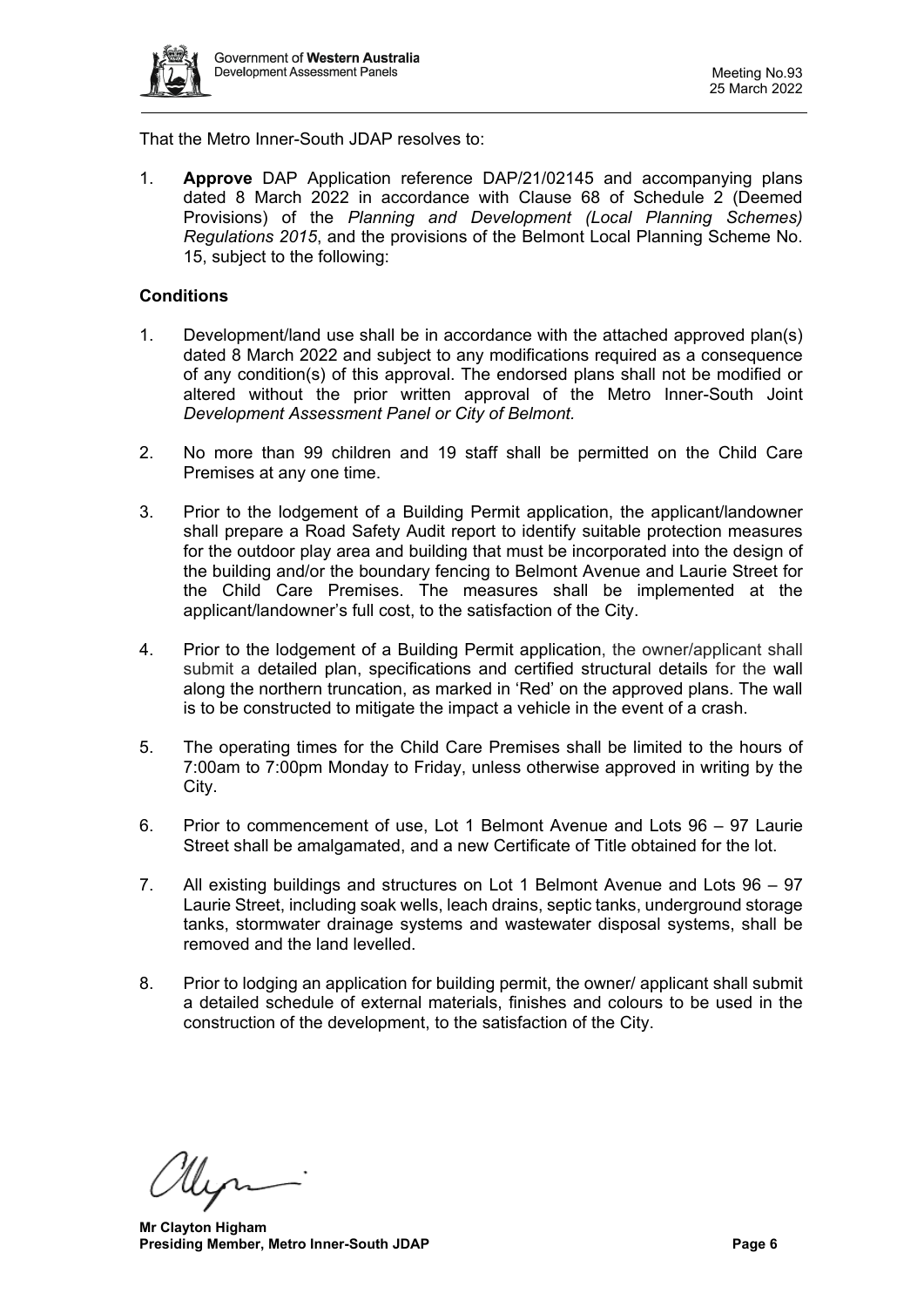

- 9. Prior to lodging an application for building permit, the owner/applicant shall submit a detailed plan of the south-eastern boundary wall, specifying the façade treatment and material palette to the satisfaction of the City, on the advice of the Design Review Panel.
- 10. Prior to lodgement of a building permit application, an amended landscaping and irrigation plan for the subject development site and street verge is to be prepared and submitted to the City for approval that incorporates the following:
	- i. Suitable screening plants and shade trees that can be accommodated between the car park and the south-western and south-eastern boundary fences.
	- ii. Suitable tree and shrub species that can be accommodated in the car park setback area to Laurie Street.
	- iii. Suitable trees species and verge materials for the Laurie Street and Belmont Avenue verges.
- 11. Prior to occupation or use of the development, landscaping, plants, verge treatment and/or irrigation are to be installed and thereafter maintained in accordance with the approved landscaping and irrigation plan to the satisfaction of the City.
- 12. Prior to the commencement of site works the applicant shall submit a construction and traffic management plan that accords with the requirements of AS 1742 Pt 3 to the City. The plan shall thereafter be implemented to the satisfaction of the City.
- 13. Prior to occupation or use of the development, vehicle parking, manoeuvring and circulation areas shall be designed, constructed, sealed, drained, line marked and kerbed in accordance with:
	- (a) The approved plan (a minimum of 31 parking bays)**;**
	- Schedule 7 of City of Belmont Local Planning Scheme No. 15; and
	- (c) Council's engineering requirements and design guidelines.

The areas must be sealed in bitumen or concrete in accordance with the City of Belmont specifications, unless otherwise approved by the City.

- 14. All access ways, parking areas and hard stand areas shall be maintained in accordance with the City's engineering requirements and design guidelines.
- 15. The 15 visitor and 16 staff car parking bays are to be constructed and maintained in accordance with the City's engineering requirements and design guidelines to the satisfaction of the City. The bays must be individually marked on site as 'Visitor Bays', 'Staff Bays' and made available for use by visitors and staff members at all times.
- 16. Prior to application for a building permit, the owner shall make a cash-in-lieu payment of \$12,000 to the City of Belmont for the shortfall of one (1) car parking bay for the subject development.

**Mr Clayton Higham Presiding Member, Metro Inner-South JDAP Page 7 Page 7**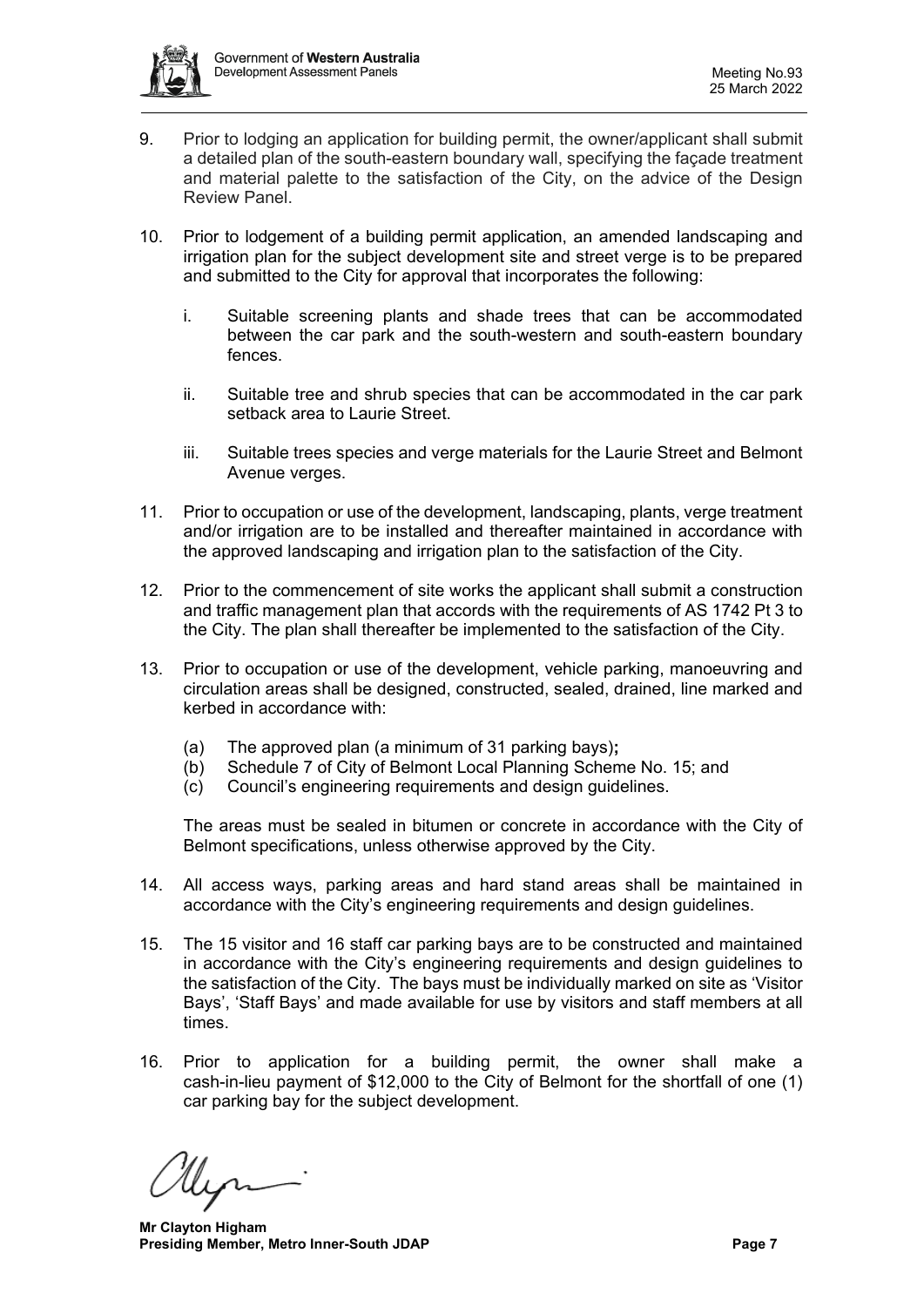

- 17. The vehicle entry point is to be signposted with a 'Low Clearance' sign in accordance with Australian Standard AS2890.1:2004.
- 18. Prior to occupation or use of the development, a Car Parking Management Strategy and Operational Plan for the Child Care Premises with respect to on-site car parking provision and operations shall be prepared and submitted to the satisfaction of the City. The Car Parking Management Strategy and Operational Plan shall include details regarding the number of drop off and pick up bays and staff bays for the development, operating hours (including when children can arrive and be picked up) and shall also outline measures to implement the promotion and management of non-car-based travel modes and network, which encourages the use of bicycles and public transport. Once approved, it shall be implemented at all times to the satisfaction of the City.
- 19. The Car Parking Management Strategy and Operational Plan shall be reviewed within the first three months of operation. The landowner/operator shall update the Car Parking Management Strategy and Operational Plan to address any issues arising from the review to the satisfaction of the City.
- 20. Prior to the occupation of the development a minimum of 5 bicycle bays, 5 ventilated equipment lockers and 1 unisex shower shall be installed and thereafter maintained for the course of the development to the specifications outlined within AS2890.3:2015, to the satisfaction of the City.
- 21. Prior to occupation or use of the development, the redundant crossovers to Lot 1 Belmont Avenue and Lots 96 – 97 Laurie Street, as shown on the approved plans, shall be removed and the verge and kerb reinstated in accordance with the City's Technical Specifications, to the satisfaction of the City.
- 22. Prior to occupation or use of the development, the owner/applicant shall, after having obtained written approval from the City (Crossover Upgrade Application), construct a vehicle crossover in accordance with the approved plans and the City's engineering specifications to the satisfaction of the City.
- 23. The owner/applicant shall submit a detailed stormwater plan for approval of the City prior to application for a building permit, showing the proposed drainage system to the standards of the City of Belmont's engineering requirements and design guidelines.
- 24. All stormwater from roofed and paved areas shall be collected and disposed of onsite in accordance with the City of Belmont's engineering requirements and design guidelines.
- 25. The bin storage area must be paved with an impervious material and must not drain to a stormwater drainage system or to the environment.

**Mr Clayton Higham Presiding Member, Metro Inner-South JDAP Page 8**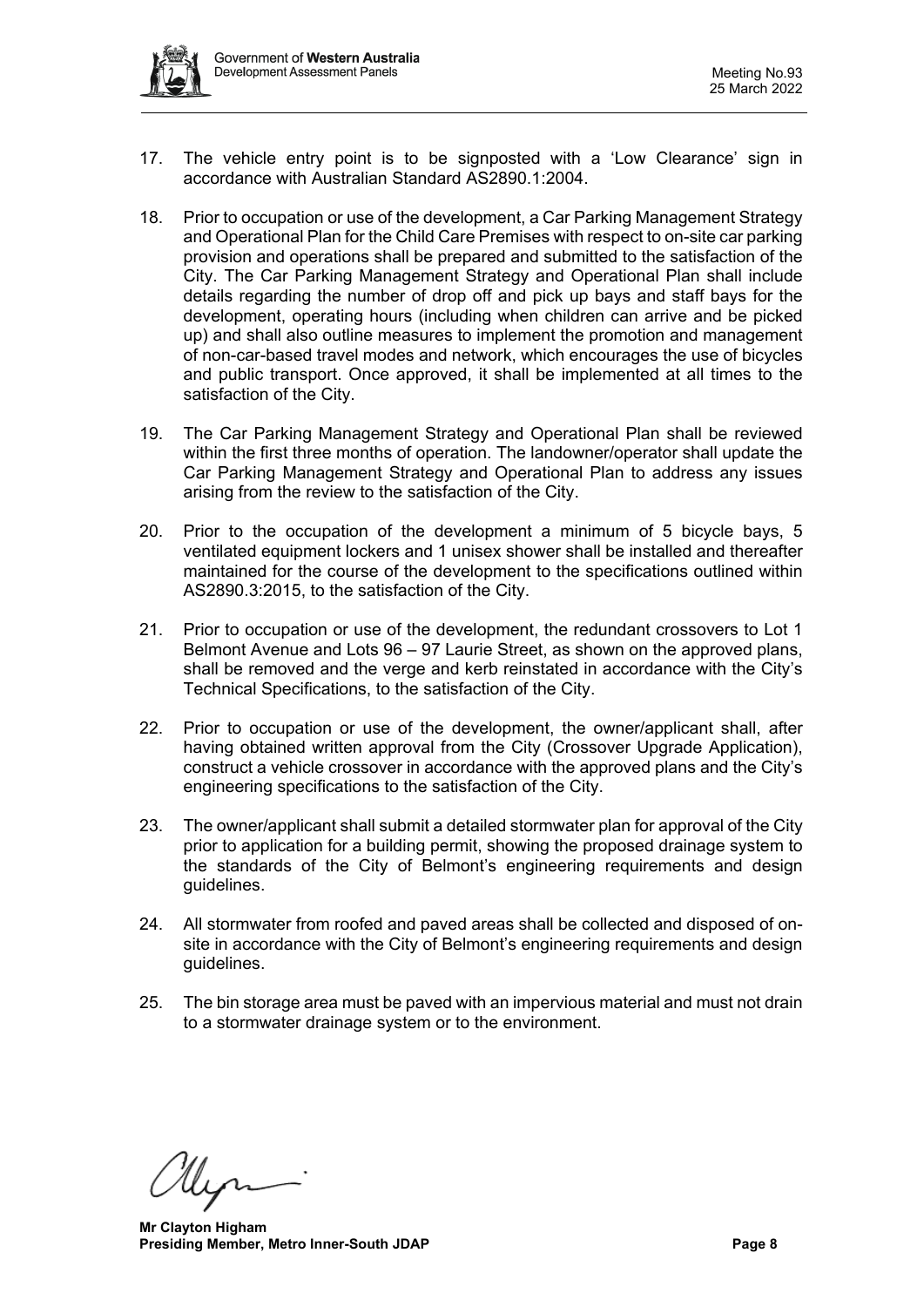

- 26. Prior to occupation or use of the development, the owner/applicant shall install the required fencing to comply with the requirements of the Environmental Acoustic Assessment dated 7 December 2021, as marked in 'RED' on the approved plans, to the satisfaction of the City.
- 27. All fencing visible from the street shall be constructed in**:**
	- (a) brick and visually permeable timber; or
	- (b) brick and visually permeable wrought iron; or
	- (c) other materials which match the development and are acceptable to the City.
- 28. Any services or plant and equipment shall be located and/ or screened to the satisfaction of the City, on the advice of the relevant service authorities.
- 29. Prior to occupation of the development, an updated Waste Management Plan shall be submitted to the City for approval. The Waste Management Plan shall accommodate trucks to access and egress the site in forward gear without impacting on car parking spaces within the property. The Waste Management Plan shall be implemented at all times, unless otherwise approved by the City, to the satisfaction of the City.
- 30. The sign shall be always located wholly within the boundaries of the subject property.
- 31. This decision constitutes development approval only and is valid for a period of four (4) years from the date of approval. If the subject development is not substantially commenced within the four (4) year period, the approval shall lapse and be of no further effect.

# **Advice Notes**

- 1. This development approval is not a demolition permit. A demolition permit must be obtained from the City's Safer Communities – Building Surveying prior to commencement of any demolition works. Please liaise with the City's Safer Communities – Building Surveying for further information.
- 2. The modified Landscaping and Irrigation Plan shall be a minimum size of A3 and is to contain a north point and a scale. The plan must show by numerical code, the botanical name of each plant species, proposed pot size, quantity and must also include the proposed treatments of:
	- a. all areas of the property visible from the street; and
	- b. the street verge.

It is recommended that the landscaping plan is prepared by a professional horticulturalist or landscape architect.

**Mr Clayton Higham Presiding Member, Metro Inner-South JDAP Page 9**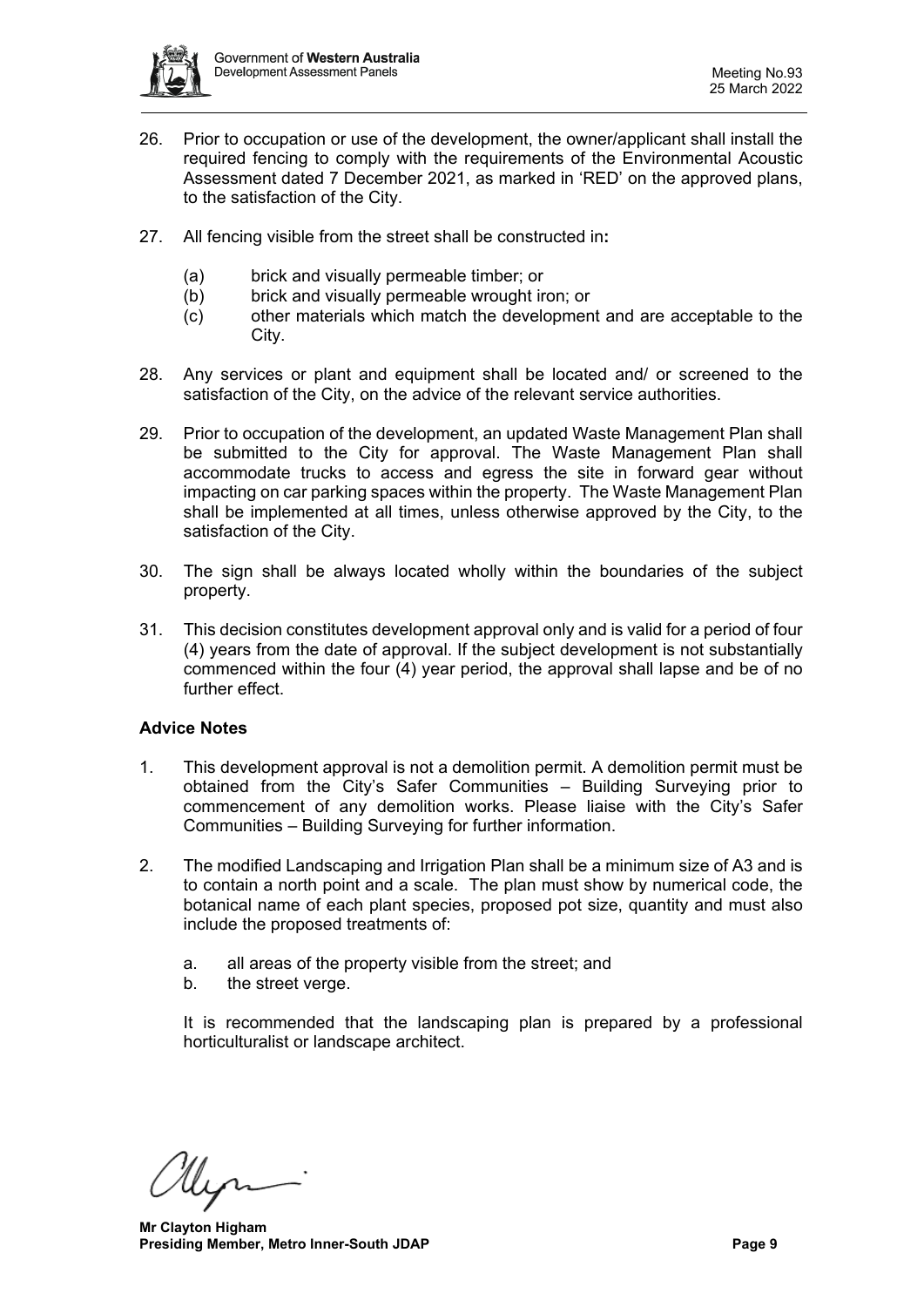- 3. In relation to the installation of landscaping, the plants are to be nurtured until they reach their typical mature dimensions, and shall thereafter be maintained at those mature dimensions unless Council approves otherwise in writing.
- 4. The City's Engineering Requirements and Design Guidelines contains detailed specifications which must be adhered to in the preparation of plans submitted for approval in respect of such matters as drainage, paving, parking, accessways, crossovers, land fill and retaining.

In the event that access ways, parking areas and hard stand is not satisfactorily maintained, the City may require by notice, in writing, that the area be brought up to a satisfactory standard within a specified period of time and the notice shall be complied with within that period. Without limitation, the notice may require that lines marking car bays be re-painted, potholes be repaired, damaged kerbs be replaced and degraded access or parking areas be resurfaced generally in accordance with the City's Engineering Requirements and Design Guidelines.

- 5. Neither a development approval nor a building permit constitutes an approval to construct a crossover to a property. Prior to commencement of any site works, separate approval must be obtained from the City's Infrastructure Services Department to construct a crossover to the property (i.e. from the road to connect with the property's internal driveway). This approval shall be sought by way of an application for Infrastructure Services Clearance. Failure to obtain approval from the City's Infrastructure Services for the crossover may result in time delays or refusal of a vehicle crossover subsidy. Please note Infrastructure Services Clearance Applications are determined within 30 working days from date of lodgment provided further information is not required.
- 6. *Visually permeable' has the definition given to it in the Residential Design Codes. The City's expectation is that any walls and fences must allow for adequate views between the building and the street to promote passive surveillance.*
- 7. The applicant is advised that development approval is not approval for the erection and/or construction of any signage. A building permit is required prior to the erection and/or construction of signage. Please liaise with the City's Safer Communities – Building Surveying for more information.
- 8. Please be advised that approval of the signage has been granted based on the plans and information submitted. Any physical changes to the sign structure and/or modifications that alter the nature of the sign will require lodgement of a new application unless otherwise approved by the City.
- 9. The applicant is advised that no food preparation is approved to be undertaken onsite. Registration in accordance with the *Food Act 2008* must be obtained prior to the commencement of food preparation. Please liaise with the City's Environmental Health Department to ascertain the requirements.

**Mr Clayton Higham Presiding Member, Metro Inner-South JDAP Page 10 Page 10**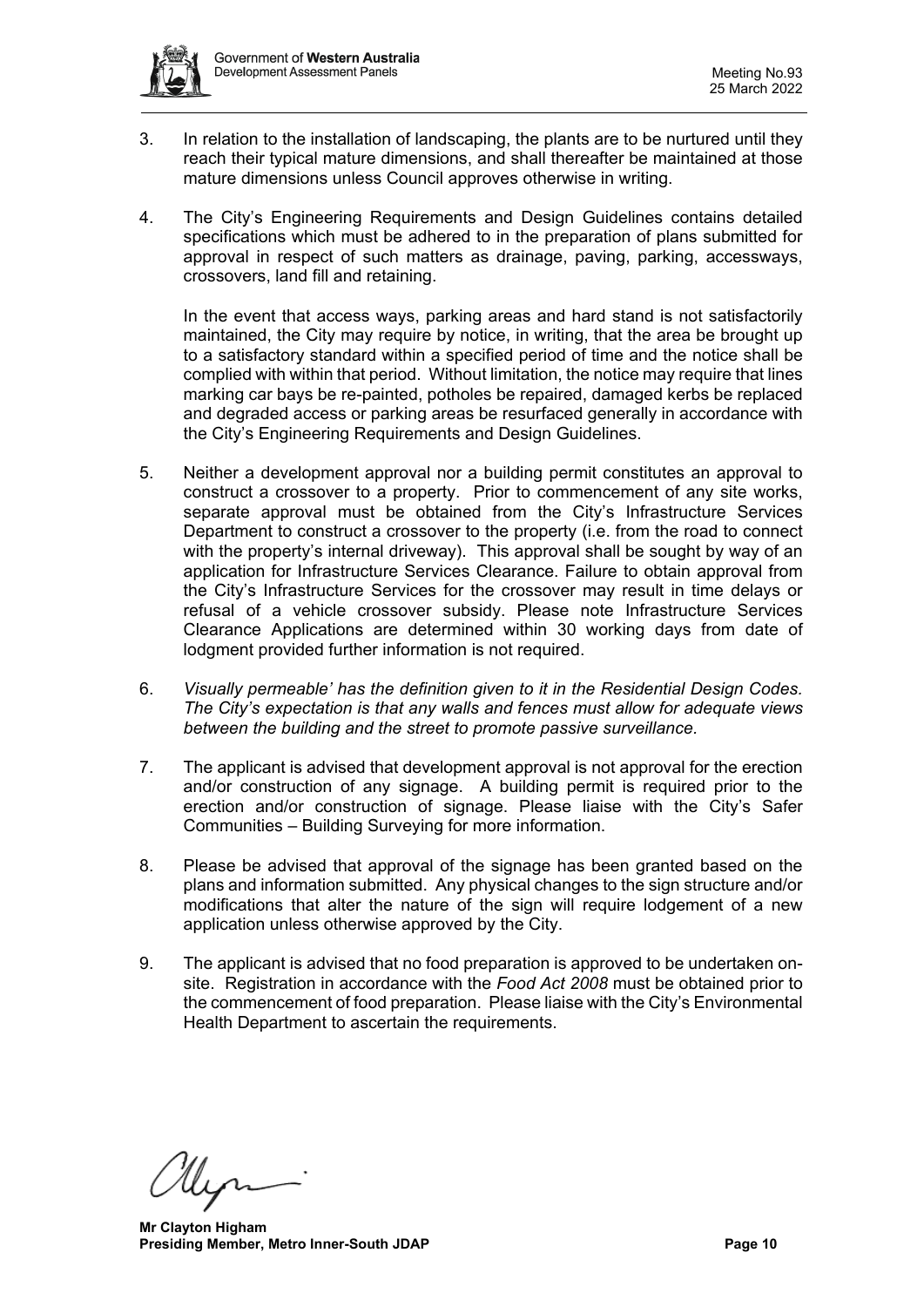

#### **AMENDING MOTION 1**

**Moved by:** Ms Leigh Gibb **Seconded by:** Ms Lee O'Donohue

That Condition No.16 be deleted, and the remaining conditions be renumbered accordingly.

#### **The Amending Motion was put and CARRIED (3/2).**

- For: Mr Clayton Higham Ms Rachel Chapman Ms Leigh Gibb
- Against: Cr Phil Marks Cr Robert Rossi

**REASON: The majority of panel members considered that the parking in proposed use was adequate. This view was supported by the comment in the officer's RAR. In view of this the panel concluded that it would be inappropriate to require cash in lieu for one parking bay.**

#### **REPORT RECOMMENDATION (AS AMENDED)**

That the Metro Inner-South JDAP resolves to:

1. **Approve** DAP Application reference DAP/21/02145 and accompanying plans dated 8 March 2022 in accordance with Clause 68 of Schedule 2 (Deemed Provisions) of the *Planning and Development (Local Planning Schemes) Regulations 2015*, and the provisions of the Belmont Local Planning Scheme No. 15, subject to the following:

#### **Conditions**

- 1. Development/land use shall be in accordance with the attached approved plan(s) dated 8 March 2022 and subject to any modifications required as a consequence of any condition(s) of this approval. The endorsed plans shall not be modified or altered without the prior written approval of the Metro Inner-South Joint *Development Assessment Panel or City of Belmont.*
- 2. No more than 99 children and 19 staff shall be permitted on the Child Care Premises at any one time.
- 3. Prior to the lodgement of a Building Permit application, the applicant/landowner shall prepare a Road Safety Audit report to identify suitable protection measures for the outdoor play area and building that must be incorporated into the design of the building and/or the boundary fencing to Belmont Avenue and Laurie Street for the Child Care Premises. The measures shall be implemented at the applicant/landowner's full cost, to the satisfaction of the City.

**Mr Clayton Higham Presiding Member, Metro Inner-South JDAP Page 11**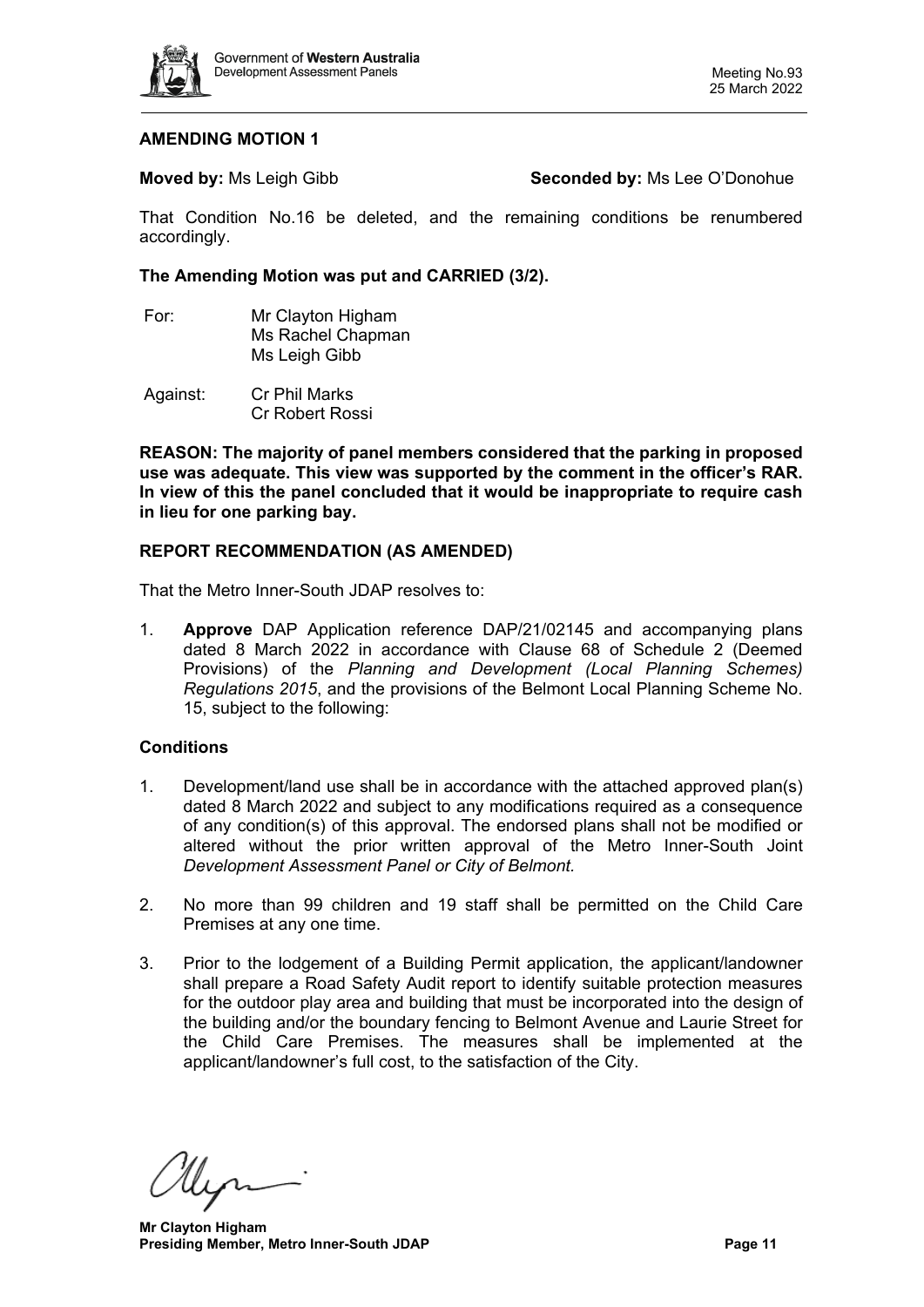

- 4. Prior to the lodgement of a Building Permit application, the owner/applicant shall submit a detailed plan, specifications and certified structural details for the wall along the northern truncation, as marked in 'Red' on the approved plans. The wall is to be constructed to mitigate the impact a vehicle in the event of a crash.
- 5. The operating times for the Child Care Premises shall be limited to the hours of 7:00am to 7:00pm Monday to Friday, unless otherwise approved in writing by the City.
- 6. Prior to commencement of use, Lot 1 Belmont Avenue and Lots 96 97 Laurie Street shall be amalgamated, and a new Certificate of Title obtained for the lot.
- 7. All existing buildings and structures on Lot 1 Belmont Avenue and Lots 96 97 Laurie Street, including soak wells, leach drains, septic tanks, underground storage tanks, stormwater drainage systems and wastewater disposal systems, shall be removed and the land levelled.
- 8. Prior to lodging an application for building permit, the owner/ applicant shall submit a detailed schedule of external materials, finishes and colours to be used in the construction of the development, to the satisfaction of the City.
- 9. Prior to lodging an application for building permit, the owner/applicant shall submit a detailed plan of the south-eastern boundary wall, specifying the façade treatment and material palette to the satisfaction of the City, on the advice of the Design Review Panel.
- 10. Prior to lodgement of a building permit application, an amended landscaping and irrigation plan for the subject development site and street verge is to be prepared and submitted to the City for approval that incorporates the following:
	- i. Suitable screening plants and shade trees that can be accommodated between the car park and the south-western and south-eastern boundary fences.
	- ii. Suitable tree and shrub species that can be accommodated in the car park setback area to Laurie Street.
	- iii. Suitable trees species and verge materials for the Laurie Street and Belmont Avenue verges.
- 11. Prior to occupation or use of the development, landscaping, plants, verge treatment and/or irrigation are to be installed and thereafter maintained in accordance with the approved landscaping and irrigation plan to the satisfaction of the City.
- 12. Prior to the commencement of site works the applicant shall submit a construction and traffic management plan that accords with the requirements of AS 1742 Pt 3 to the City. The plan shall thereafter be implemented to the satisfaction of the City.

**Mr Clayton Higham Presiding Member, Metro Inner-South JDAP Page 12 Page 12**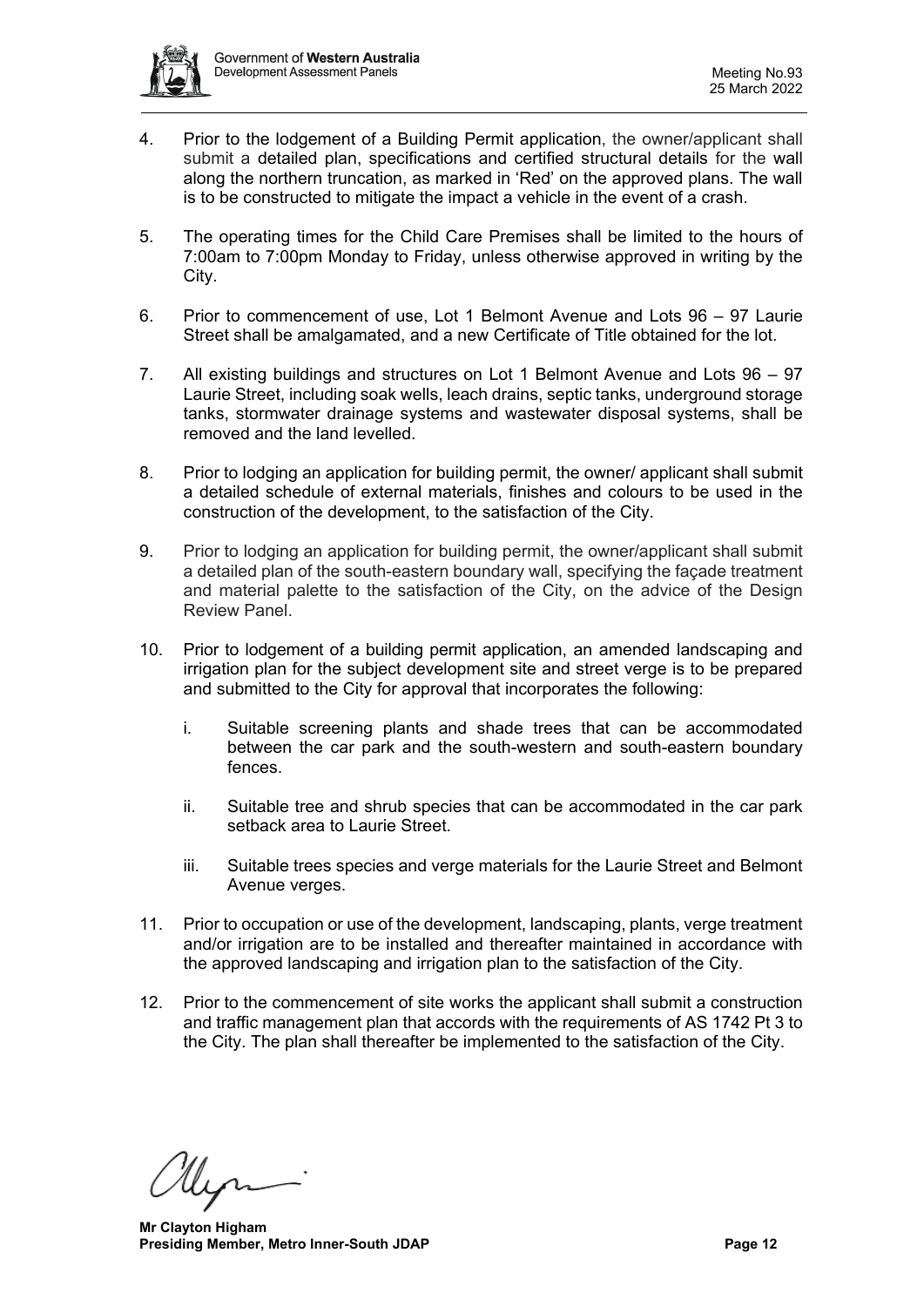

- 13. Prior to occupation or use of the development, vehicle parking, manoeuvring and circulation areas shall be designed, constructed, sealed, drained, line marked and kerbed in accordance with:
	- (a) The approved plan (a minimum of 31 parking bays)**;**
	- (b) Schedule 7 of City of Belmont Local Planning Scheme No. 15; and
	- (c) Council's engineering requirements and design guidelines.

The areas must be sealed in bitumen or concrete in accordance with the City of Belmont specifications, unless otherwise approved by the City.

- 14. All access ways, parking areas and hard stand areas shall be maintained in accordance with the City's engineering requirements and design guidelines.
- 15. The 15 visitor and 16 staff car parking bays are to be constructed and maintained in accordance with the City's engineering requirements and design guidelines to the satisfaction of the City. The bays must be individually marked on site as 'Visitor Bays', 'Staff Bays' and made available for use by visitors and staff members at all times.
- 16. The vehicle entry point is to be signposted with a 'Low Clearance' sign in accordance with Australian Standard AS2890.1:2004.
- 17. Prior to occupation or use of the development, a Car Parking Management Strategy and Operational Plan for the Child Care Premises with respect to on-site car parking provision and operations shall be prepared and submitted to the satisfaction of the City. The Car Parking Management Strategy and Operational Plan shall include details regarding the number of drop off and pick up bays and staff bays for the development, operating hours (including when children can arrive and be picked up) and shall also outline measures to implement the promotion and management of non-car-based travel modes and network, which encourages the use of bicycles and public transport. Once approved, it shall be implemented at all times to the satisfaction of the City.
- 18. The Car Parking Management Strategy and Operational Plan shall be reviewed within the first three months of operation. The landowner/operator shall update the Car Parking Management Strategy and Operational Plan to address any issues arising from the review to the satisfaction of the City.
- 19. Prior to the occupation of the development a minimum of 5 bicycle bays, 5 ventilated equipment lockers and 1 unisex shower shall be installed and thereafter maintained for the course of the development to the specifications outlined within AS2890.3:2015, to the satisfaction of the City.
- 20. Prior to occupation or use of the development, the redundant crossovers to Lot 1 Belmont Avenue and Lots 96 – 97 Laurie Street, as shown on the approved plans, shall be removed and the verge and kerb reinstated in accordance with the City's Technical Specifications, to the satisfaction of the City.

**Mr Clayton Higham Presiding Member, Metro Inner-South JDAP Page 13 Page 13**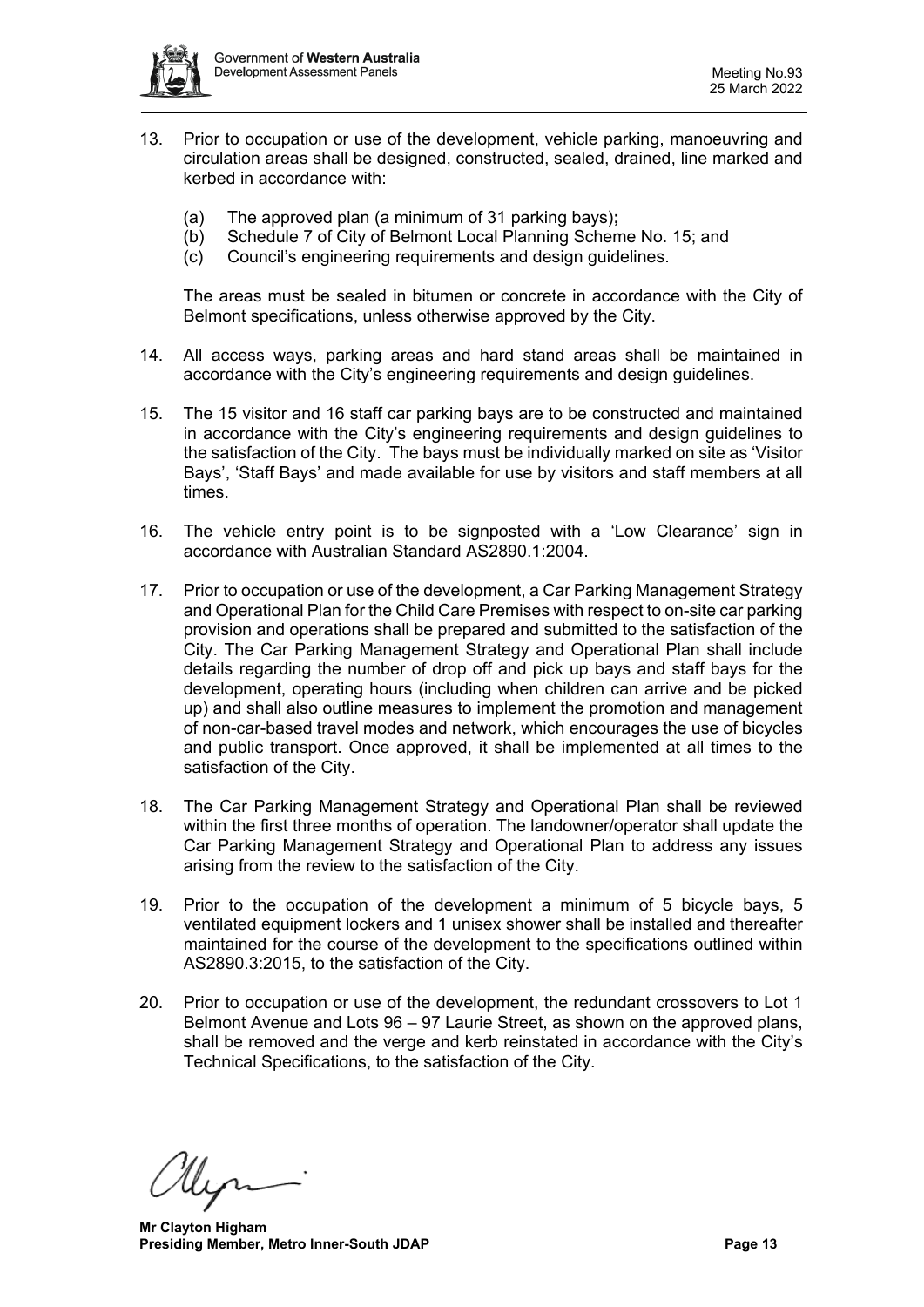

- 21. Prior to occupation or use of the development, the owner/applicant shall, after having obtained written approval from the City (Crossover Upgrade Application), construct a vehicle crossover in accordance with the approved plans and the City's engineering specifications to the satisfaction of the City.
- 22. The owner/applicant shall submit a detailed stormwater plan for approval of the City prior to application for a building permit, showing the proposed drainage system to the standards of the City of Belmont's engineering requirements and design guidelines.
- 23. All stormwater from roofed and paved areas shall be collected and disposed of onsite in accordance with the City of Belmont's engineering requirements and design guidelines.
- 24. The bin storage area must be paved with an impervious material and must not drain to a stormwater drainage system or to the environment.
- 25. Prior to occupation or use of the development, the owner/applicant shall install the required fencing to comply with the requirements of the Environmental Acoustic Assessment dated 7 December 2021, as marked in 'RED' on the approved plans, to the satisfaction of the City.
- 26. All fencing visible from the street shall be constructed in**:**
	- (a) brick and visually permeable timber; or
	- (b) brick and visually permeable wrought iron; or
	- (c) other materials which match the development and are acceptable to the City.
- 27. Any services or plant and equipment shall be located and/ or screened to the satisfaction of the City, on the advice of the relevant service authorities.
- 28. Prior to occupation of the development, an updated Waste Management Plan shall be submitted to the City for approval. The Waste Management Plan shall accommodate trucks to access and egress the site in forward gear without impacting on car parking spaces within the property. The Waste Management Plan shall be implemented at all times, unless otherwise approved by the City, to the satisfaction of the City.
- 29. The sign shall be always located wholly within the boundaries of the subject property.
- 30. This decision constitutes development approval only and is valid for a period of four (4) years from the date of approval. If the subject development is not substantially commenced within the four (4) year period, the approval shall lapse and be of no further effect.

**Mr Clayton Higham Presiding Member, Metro Inner-South JDAP Page 14 Page 14**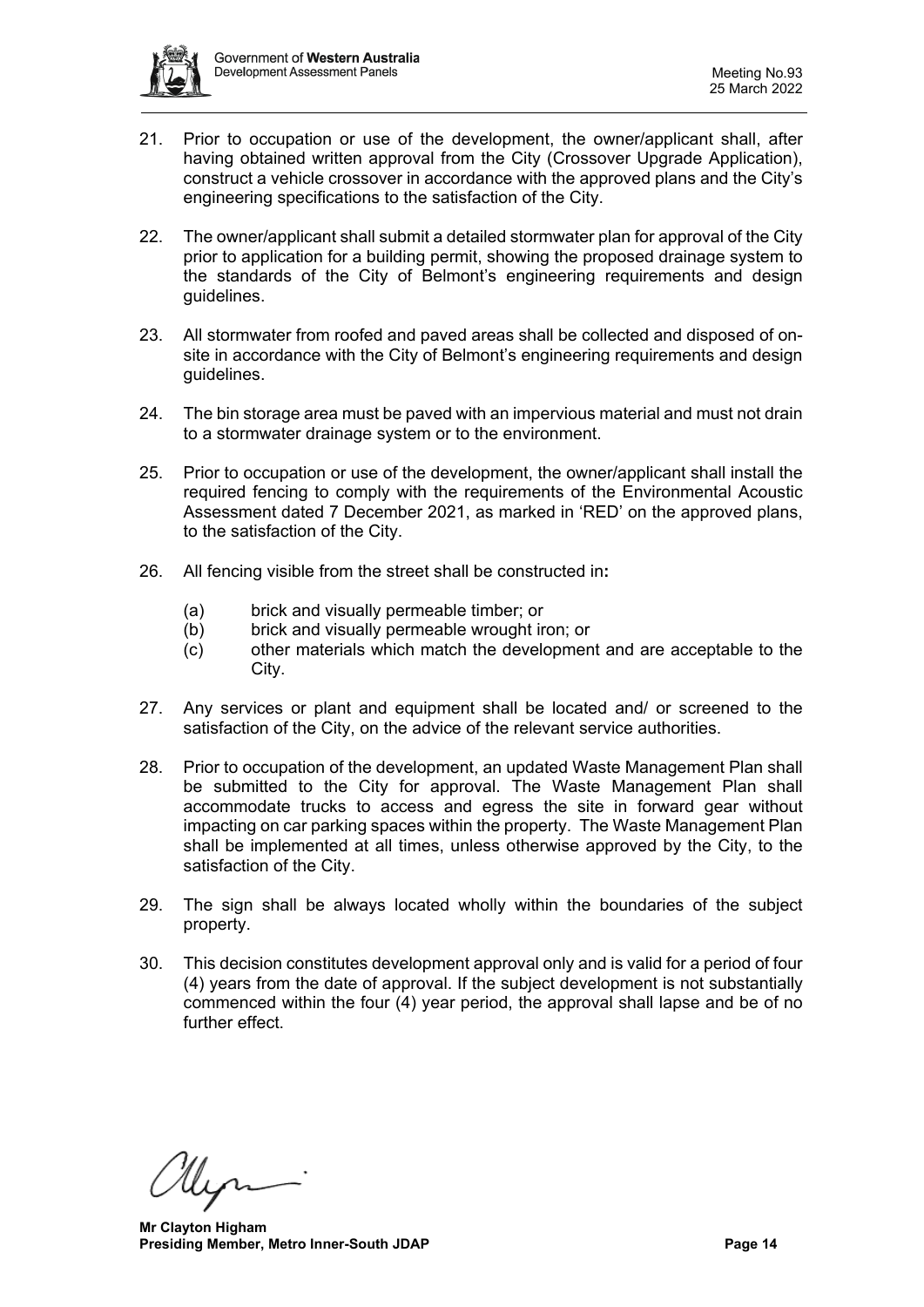

# **Advice Notes**

- 1. This development approval is not a demolition permit. A demolition permit must be obtained from the City's Safer Communities – Building Surveying prior to commencement of any demolition works. Please liaise with the City's Safer Communities – Building Surveying for further information.
- 2. The modified Landscaping and Irrigation Plan shall be a minimum size of A3 and is to contain a north point and a scale. The plan must show by numerical code, the botanical name of each plant species, proposed pot size, quantity and must also include the proposed treatments of:
	- a. all areas of the property visible from the street; and
	- b. the street verge.

It is recommended that the landscaping plan is prepared by a professional horticulturalist or landscape architect.

- 3. In relation to the installation of landscaping, the plants are to be nurtured until they reach their typical mature dimensions, and shall thereafter be maintained at those mature dimensions unless Council approves otherwise in writing.
- 4. The City's Engineering Requirements and Design Guidelines contains detailed specifications which must be adhered to in the preparation of plans submitted for approval in respect of such matters as drainage, paving, parking, accessways, crossovers, land fill and retaining.

In the event that access ways, parking areas and hard stand is not satisfactorily maintained, the City may require by notice, in writing, that the area be brought up to a satisfactory standard within a specified period of time and the notice shall be complied with within that period. Without limitation, the notice may require that lines marking car bays be re-painted, potholes be repaired, damaged kerbs be replaced and degraded access or parking areas be resurfaced generally in accordance with the City's Engineering Requirements and Design Guidelines.

- 5. Neither a development approval nor a building permit constitutes an approval to construct a crossover to a property. Prior to commencement of any site works, separate approval must be obtained from the City's Infrastructure Services Department to construct a crossover to the property (i.e. from the road to connect with the property's internal driveway). This approval shall be sought by way of an application for Infrastructure Services Clearance. Failure to obtain approval from the City's Infrastructure Services for the crossover may result in time delays or refusal of a vehicle crossover subsidy. Please note Infrastructure Services Clearance Applications are determined within 30 working days from date of lodgment provided further information is not required.
- 6. *Visually permeable' has the definition given to it in the Residential Design Codes. The City's expectation is that any walls and fences must allow for adequate views between the building and the street to promote passive surveillance.*

**Mr Clayton Higham Presiding Member, Metro Inner-South JDAP Page 15 Page 15**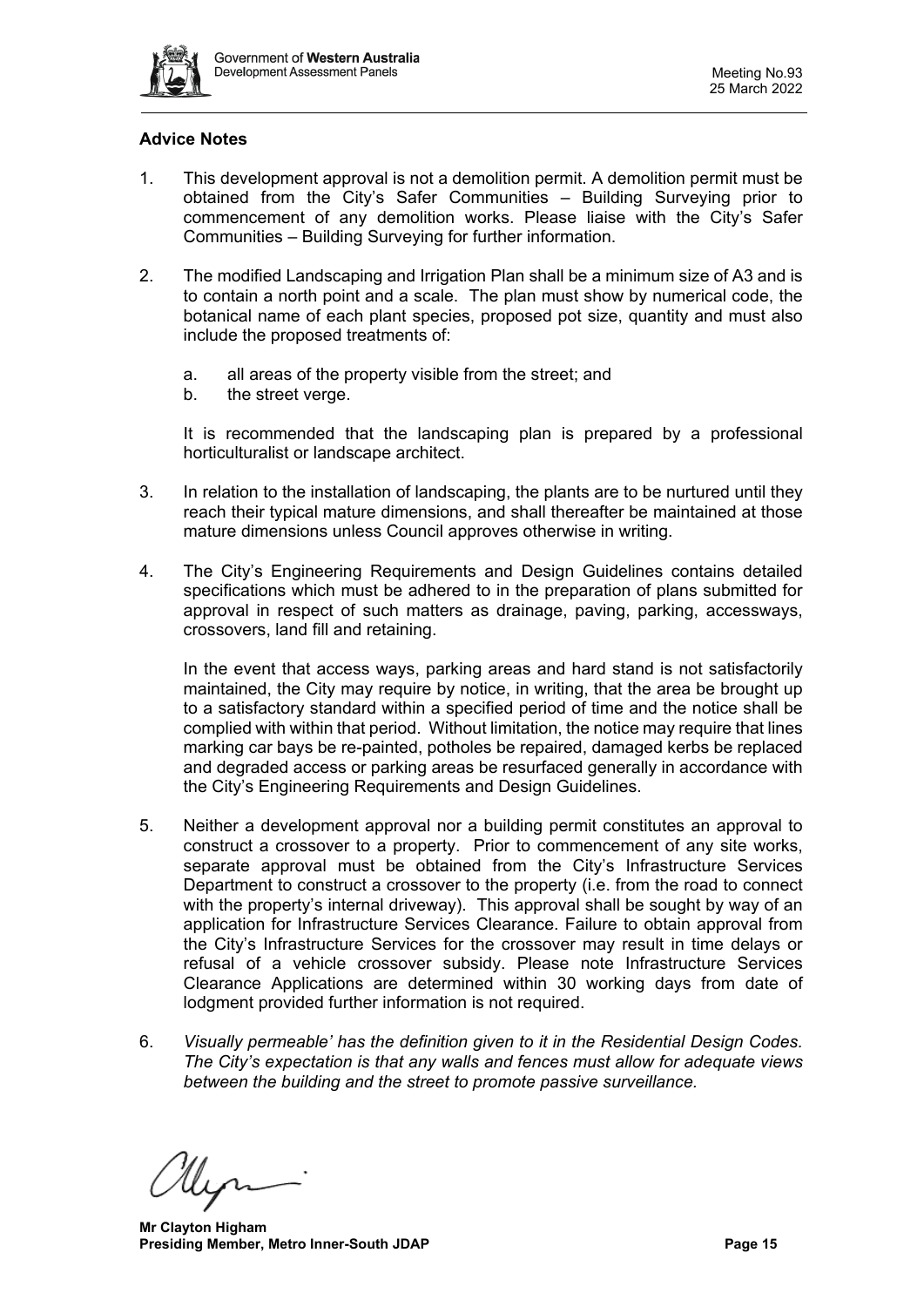

- 7. The applicant is advised that development approval is not approval for the erection and/or construction of any signage. A building permit is required prior to the erection and/or construction of signage. Please liaise with the City's Safer Communities – Building Surveying for more information.
- 8. Please be advised that approval of the signage has been granted based on the plans and information submitted. Any physical changes to the sign structure and/or modifications that alter the nature of the sign will require lodgement of a new application unless otherwise approved by the City.
- 9. The applicant is advised that no food preparation is approved to be undertaken onsite. Registration in accordance with the *Food Act 2008* must be obtained prior to the commencement of food preparation. Please liaise with the City's Environmental Health Department to ascertain the requirements.

#### **The Report Recommendation (as amended) was put and CARRIED UNANIMOUSLY.**

**REASON: The panel considered the proposed centre was an appropriate use for the location despite noting that it is on a busy road. It was felt that, overall, it is a good development as the design has regard any potential amenity impacts on the nearby residential properties.** 

*Cr Phil Marks and Cr Robert Rossi* (Local Government Members, City of Belmont) *left the panel at 10:20am.*

*Cr Andrew Sullivan and Cr Rachel Pemberton* (Local Government Members, City of Fremantle) *joined the panel at 10:20am.*

**Mr Clayton Higham Presiding Member, Metro Inner-South JDAP Page 16 Page 16**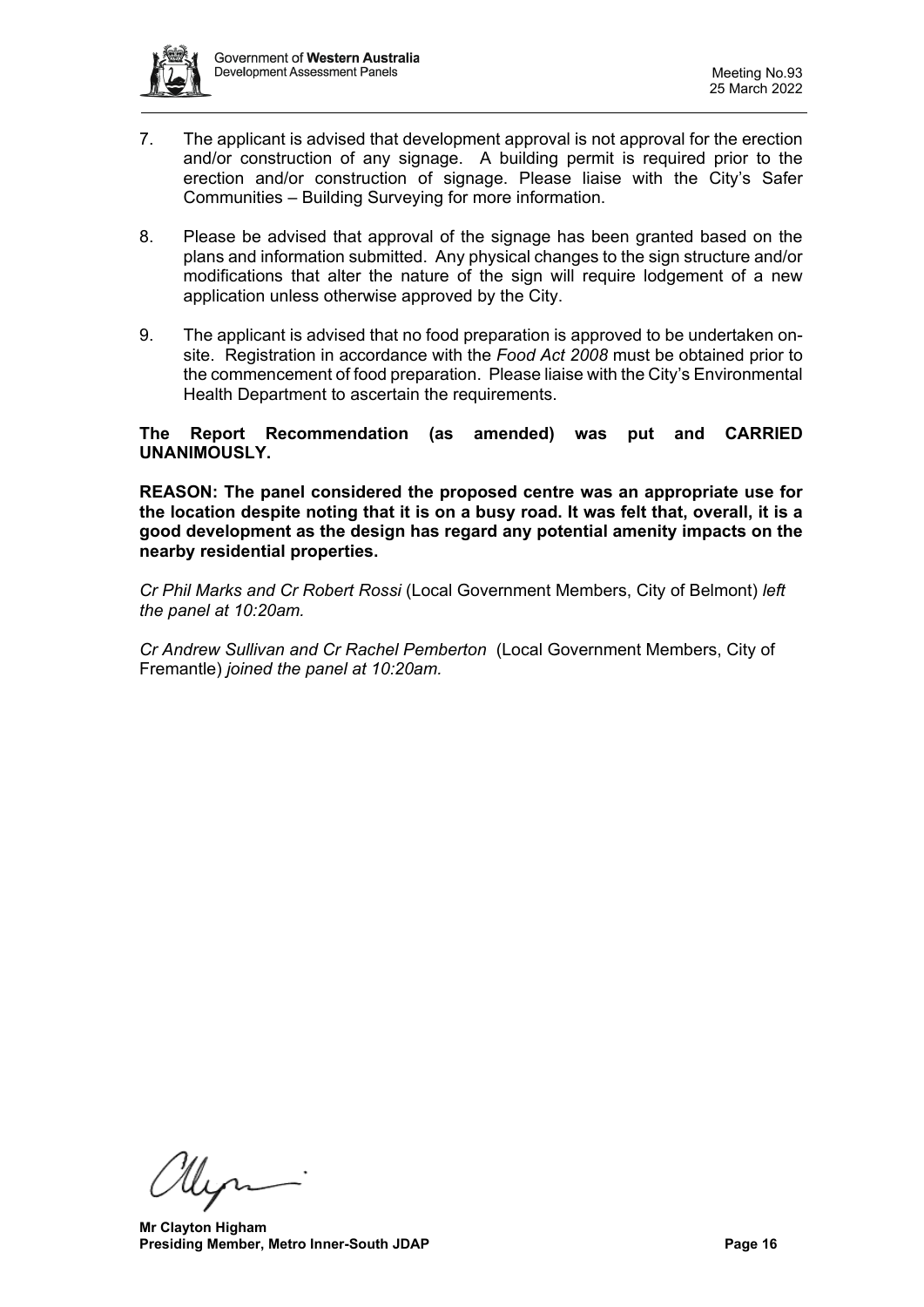

#### <span id="page-16-0"></span>**8.2 Lots 1873 & 1907 (No.19-25) Burt Street, Fremantle**

| Development Description:               | Mixed Use Development Comprising Community<br>Arts Spaces, Commercial Tenancies and Multiple<br><b>Dwellings</b> |
|----------------------------------------|------------------------------------------------------------------------------------------------------------------|
| Applicant:                             | element WA                                                                                                       |
| Owner:                                 | The Housing Authority                                                                                            |
| Responsible Authority:<br>DAP File No: | Western Australian Planning Commission<br>DAP/21/02089                                                           |

#### **REPORT RECOMMENDATION**

*With the agreement of the mover and seconder the following amendments were made to the report recommendation;*

(i) That a new Condition No.28 be added to read as follows:

*Prior to the issue of a Building Permit for the development hereby approved, final details of the external materials, colours and finishes of the proposed development, including a physical sample board or materials is to be submitted and approved to the specification of the City of Fremantle, on the advice of the City's Design Advisory Committee and to the satisfaction of the Western Australian Planning Commission.*

**REASON: To ensure that the final choice of external materials, colours, and finishes have been considered by the WAPC having regard to the specifications of the City of Fremantle on the advice of the City's Design Review Panel.**

(ii) To amend Condition No.3 to read as follows:

*Prior to the submission of a Building Permit application, amended plans are to be provided and implemented to the satisfaction of the Western Australian Planning Commission, on advice of the local government, demonstrating provision of:*

- *a. a minimum of three delivery bays located so as to readily service each café/Restaurant tenancy and the community purpose tenancies*
- *b. Parking for a minimum of 12 bicycles located so as to reasonably service residential visitors and commercial tenancies.*
- *c. a minimum of 95 35 vehicle parking bays for residential visitors* and commercial use, of which a minimum of 86 vehicle parking bays are to be available for shared use;
- *d. a minimum of 106 vehicle parking bays for the commercial tenancies, of which a minimum of 98 is required to be freely available for visitor use and shall be clearly visible and identifiable either from or within the adjacent road reserves.*
- *e. design features to improve legibility and connectivity between on-site parking and the café/Restaurant tenancy located at the corner of Burt Street and East Street; and Consistency with the minimum number of residential car parking bays for apartments specified by acceptable*

**Mr Clayton Higham Presiding Member, Metro Inner-South JDAP Page 17 Page 17**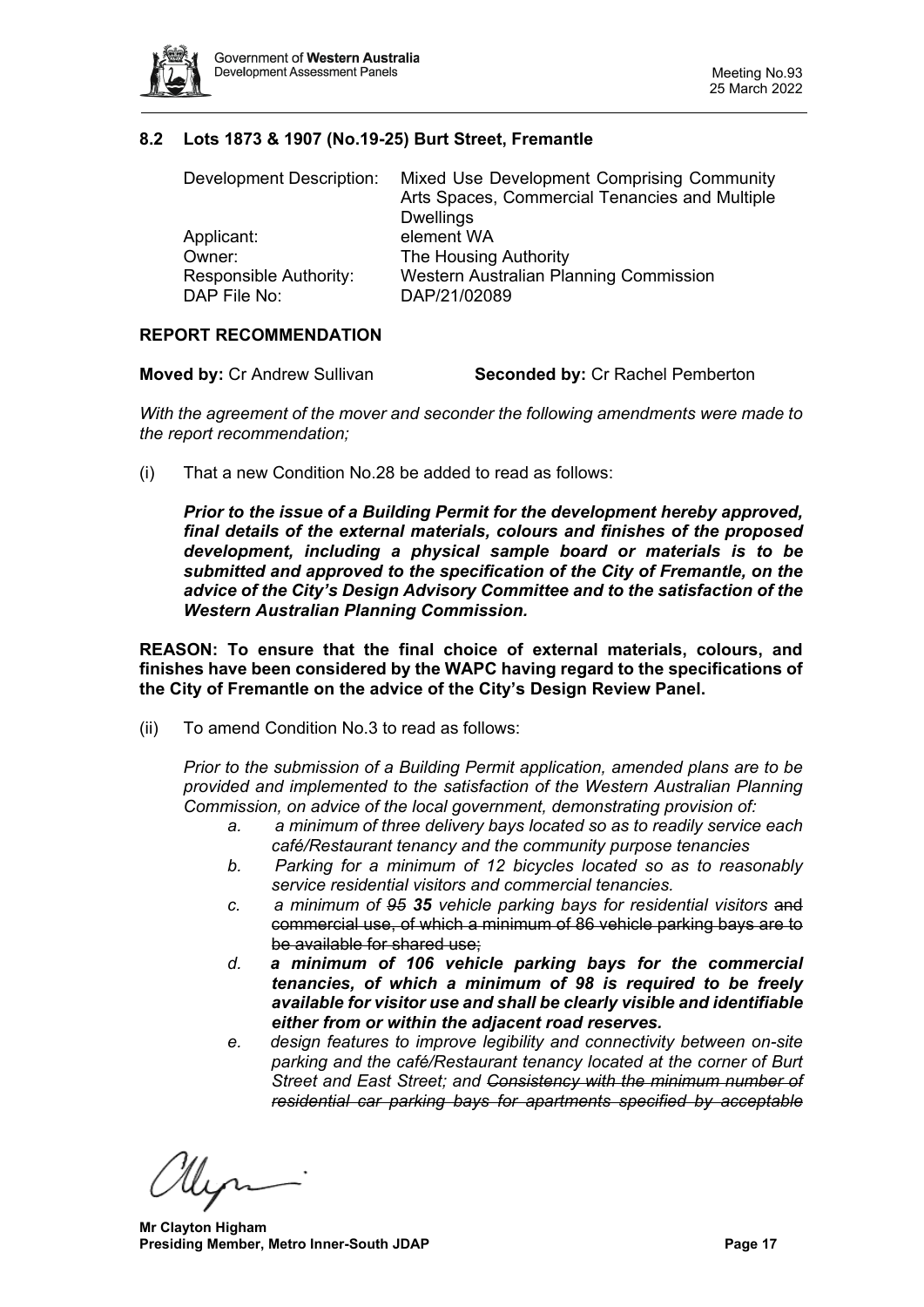

*outcome 3.9.2 of design element 3.9 of the State Planning Policy 7.3 – Residential Design Codes Volume 2 – Apartments.*

Vehicle parking bays may be provided within the development site and/or immediately adjacent verge, subject to agreement from the local government. Vehicle parking bays may be provided as motorcycle parking bays, subject to agreement from the local government. The bays shall be permanently marked, maintained and legally accessible for their intended use at all times.

*f. Consistency with the minimum number of residential car parking bays for apartments specified by acceptable outcome 3.9.2 of design element 3.9 of the State Planning Policy 7.3 – Residential Design Codes Volume 2 – Apartments.*

*Commercial tenancy parking for staff may be provided within the development site. Residential and Commercial visitor parking may be provided within the development site and/or within the adjacent road reserve subject to agreement from the local government. Up to 10% of vehicle parking bays may be provided as motorcycle parking bays or as otherwise agreed by the local government. All bays shall be permanently marked, maintained and legally accessible for their intended use at all times.*

**REASON: Intent is to remove reciprocal sharing of commercial and residential visitor bays as the peak periods of use will overlap and therefore conflict. Design guidance 3.9.3 in SPP 7.3 Apartment Codes states that, '***visitors parking may be reduced where there is adequate on street parking or public parking in the near vicinity of the development***'. Currently, there are limited alternative options for visitor parking to be accommodated within street parking around this site or even the greater immediate locality. Therefore, the proposed reciprocal sharing of residential visitor and commercial parking cannot be supported. In addition, the use of basement parking for a large proportion of the visitor bays is not considered appropriate nor supportable against the Design Guidance criteria of Part 3.9 of Volume 2 of the R-Codes. A large number of visitor bays will have to be provided within the adjacent verges. To achieve this volume of bays, some reorganising of the existing road carriageways may be required and so reference is made to the "adjacent road reserve" rather than the "adjacent verge". The intent remains that the visitor bays provided should be in the adjacent verge as far as reasonably practical.**

(iii) To amend Condition No.1 to read as follows:

*The development is to be carried out generally in accordance with the plans datestamped 3 February 2022 by the Department of Planning, Lands and Heritage (attached), subject to any modifications as required by the conditions of approval.* 

**REASON: The word generally creates too much ambiguity with plans approved.**

**Mr Clayton Higham Presiding Member, Metro Inner-South JDAP Page 18 Page 18**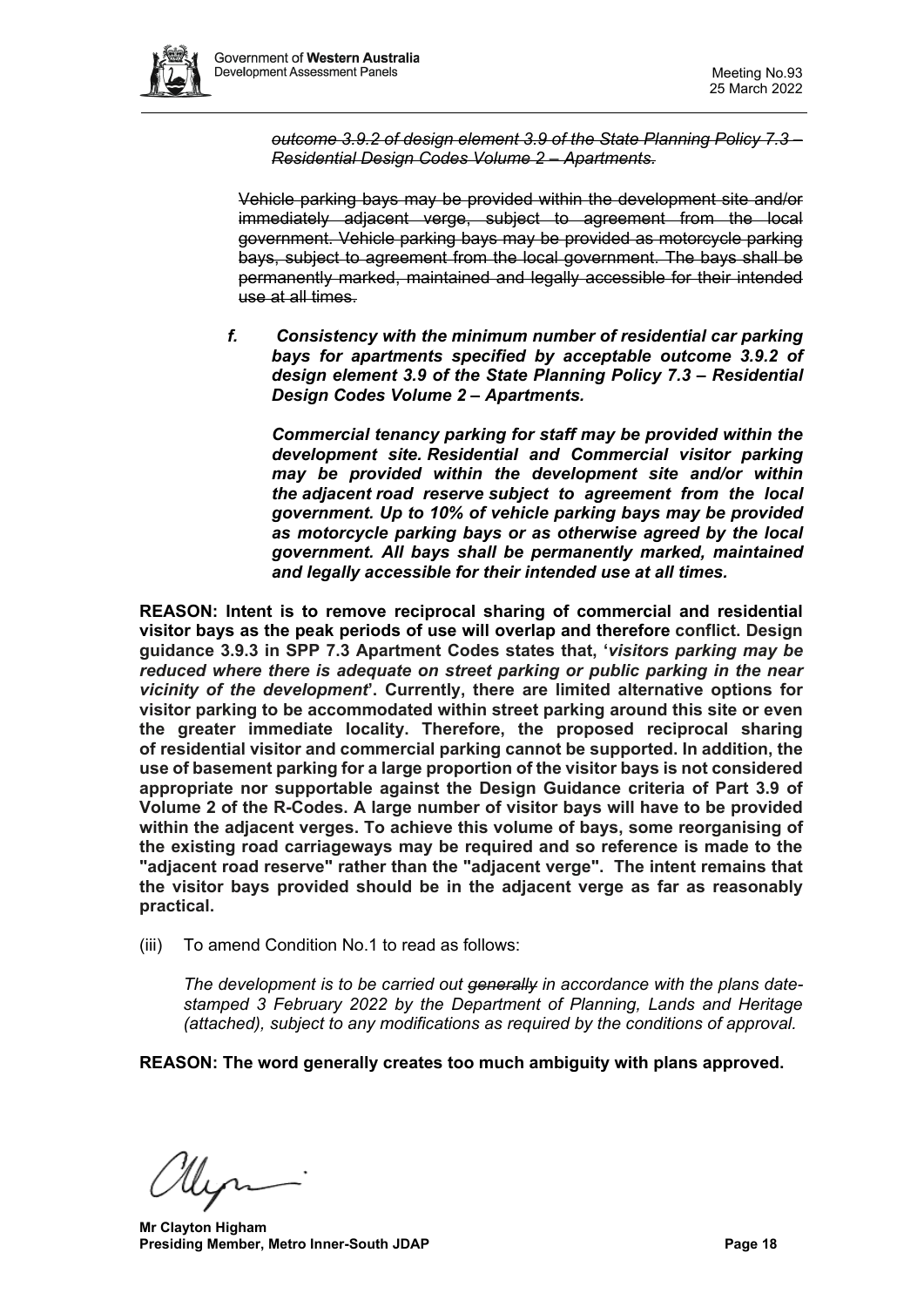

(iv) To amend Condition No.4 to read as follows:

*Prior to the submission of an Occupancy Permit application/s, a detailed design for any verge parking required to satisfy Condition 3 of this approval is to be submitted and constructed by the City of Fremantle at the landowner's cost, for the portion of the verge road reserve parking adjacent and/or relevant to each stage, to the specification of the local government and to the satisfaction of the Western Australian Planning Commission.* 

#### **REASON: As per the reasons above for amended Condition No.3**

(v) To amend Condition No.6 e to read as follows:

*Recommended parking management parameters to ensure any verge road reserve parking required by Condition 3 of this approval functions as intended;*

#### **REASON: As per the reasons above for amended Condition No.3**

- (vi) That Condition No.10 and Condition No.11 be deleted and the remaining conditions be renumbered accordingly.
- (vii) That a new Condition No.10 be added to read as follows:

#### *The Community and commercial spaces shall have a closing time of 10pm.*

**REASON:** Delete and replace with the following (ensures consistency with neighbouring Fremantle Arts Centre which has an established closing time of 10pm). This assists in simplifying enforcement by delivering a consistent precinct curfew.

llin

**Mr Clayton Higham Presiding Member, Metro Inner-South JDAP Page 19 Page 19**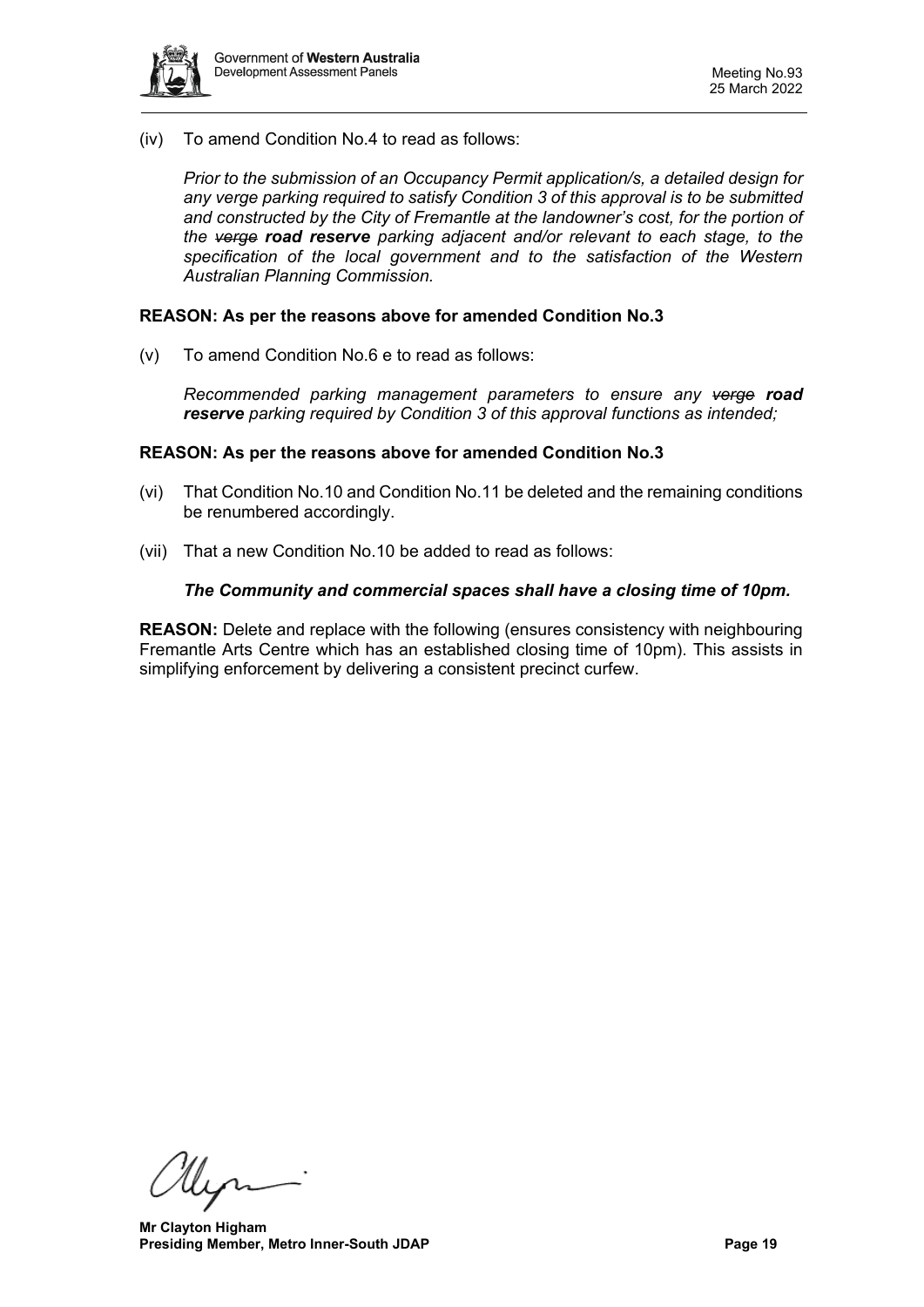

# **REPORT RECOMMENDATION (AS AMENDED)**

That the Metro Inner-South Joint Development Assessment Panel resolves to:

1. **Approve** DAP Application reference DAP/21/02089 and accompanying plans datestamped 3 February 2022 by the Department of Planning, Lands and Heritage in accordance with the provisions of Clause 24 and Clause 30(1) of the Metropolitan Region Scheme:

#### **Conditions**

- 1. The development is to be carried out in accordance with the plans date-stamped 3 February 2022 by the Department of Planning, Lands and Heritage (attached), subject to any modifications as required by the conditions of approval.
- 2. This decision constitutes planning approval only and is valid for a period of two years from the date of approval. If the subject development is not substantially commenced within the specified period, the approval shall lapse and be of no further effect
- 3. Prior to the submission of a Building Permit application, amended plans are to be provided and implemented to the satisfaction of the Western Australian Planning Commission, on advice of the local government, demonstrating provision of:
	- a. a minimum of three delivery bays located so as to readily service each café/Restaurant tenancy and the community purpose tenancies
	- b. Parking for a minimum of 12 bicycles located so as to reasonably service residential visitors and commercial tenancies.
	- c. a minimum of 35 vehicle parking bays for residential visitors;
	- d. a minimum of 106 vehicle parking bays for the commercial tenancies, of which a minimum of 98 is required to be freely available for visitor use and shall be clearly visible and identifiable either from or within the adjacent road reserves.
	- e. design features to improve legibility and connectivity between on-site parking and the café/Restaurant tenancy located at the corner of Burt Street and East Street; and
	- f. Consistency with the minimum number of residential car parking bays for apartments specified by acceptable outcome 3.9.2 of design element 3.9 of the State Planning Policy 7.3 – Residential Design Codes Volume 2 – Apartments.

Commercial tenancy parking for staff may be provided within the development site. Residential and Commercial visitor parking may be provided within the development site and/or within the adjacent road reserve subject to agreement from the local government. Up to 10% of vehicle parking bays may be provided as motorcycle parking bays or as otherwise agreed by the local government. All bays shall be permanently marked, maintained and legally accessible for their intended use at all times.

**Mr Clayton Higham Presiding Member, Metro Inner-South JDAP Page 20 Page 20**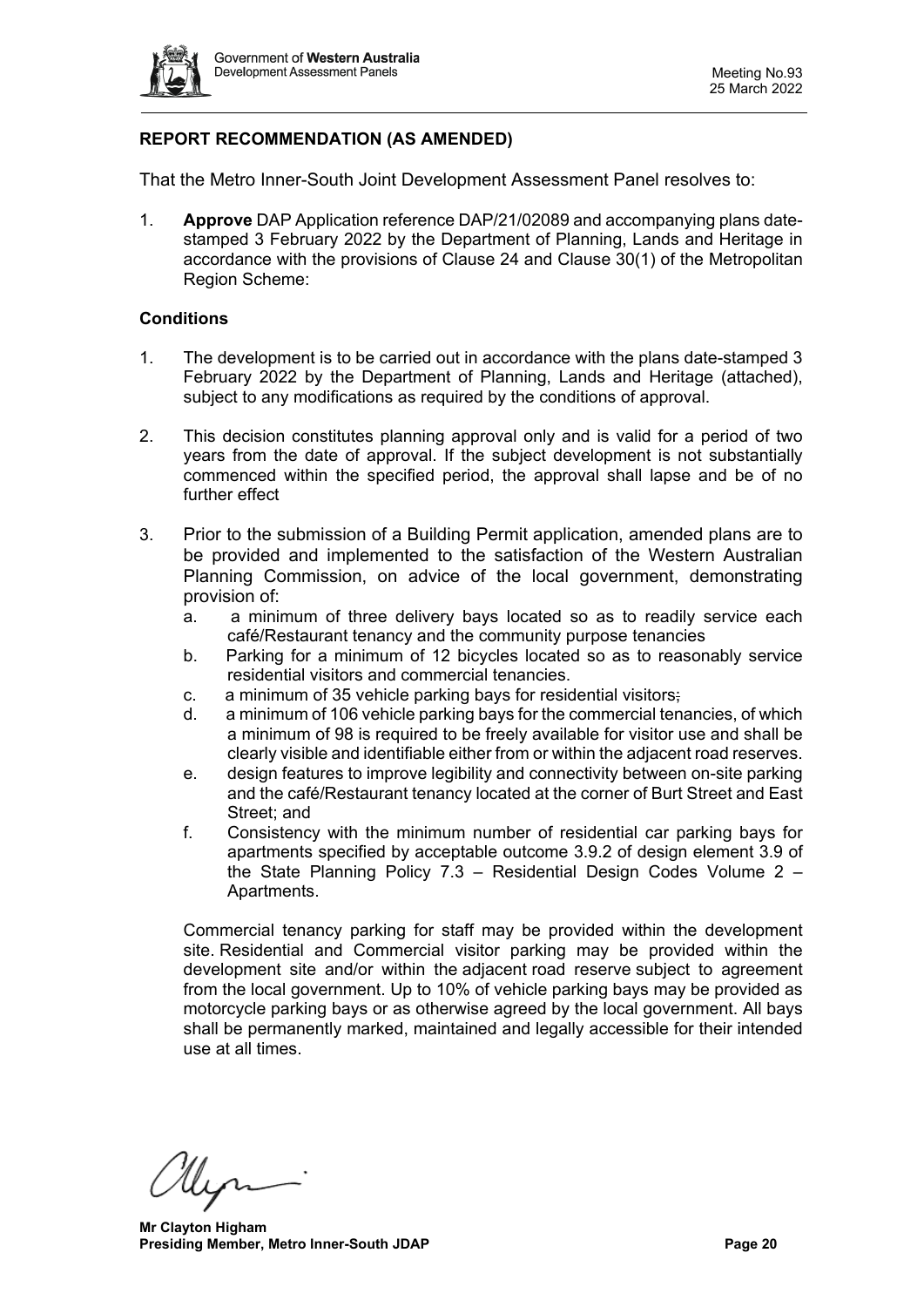

- 4. Prior to the submission of an Occupancy Permit application/s, a detailed design for any verge parking required to satisfy Condition 3 of this approval is to be submitted, and constructed by the City of Fremantle at the landowner's cost, for the portion of the road reserve parking adjacent and/or relevant to each stage, to the specification of the local government and to the satisfaction of the Western Australian Planning Commission.
- 5. Prior to the submission of a Building Permit application, an amended Transport Impact Assessment is to be provided which addresses all land uses and activities approved as part of this approval, to the satisfaction of the Western Australian Planning Commission on advice of the local government. The recommendations of the approved Transport Impact Assessment shall be implemented at all times, to the specification of the local government and satisfaction of the Western Australian Planning Commission.
- 6. Prior to the submission of an Occupancy Permit application, a Parking and Access Management Plan shall be submitted to and approved by the Western Australian Planning Commission on advice of the local government. The Parking and Access Management Plan is to address, but not be limited to, the following:
	- a. Any relevant recommendations of the amended Transport Impact Assessment required by Condition 5 of this approval;
	- b. Detailed management measures for the operation of vehicular entry gates, to ensure access is readily available for owners/visitors/tenants to the residential and non-residential tenancies as intended at all times;
	- c. Allocation and bundling of on-site car parking;
	- d. Delivery and loading arrangements for the Multiple Dwellings;
	- e. Recommended parking management parameters to ensure any road reserve parking required by Condition 3 of this approval functions as intended;
	- f. Wayfinding strategies to assist visitors to navigate between parking areas and destinations within the development;
	- g. Communication strategies to keep occupants and visitors informed of on-site parking arrangements; and
	- h. Arrangements to ensure ongoing implementation of the Parking Management and Wayfinding Plan, including draft Scheme by-laws for future strata titling of the development.

The approved Parking and Access Management Plan shall be implemented at all times, to the specification of the local government and satisfaction of the Western Australian Planning Commission.

- 7. The Performance Space, Community Arts Hub including adjacent office, Artists Studios and Maker Space are to be used as Community Purposes only, as defined in the City of Fremantle Local Planning Scheme No. 4, and may not be used for any other use without the prior approval of the local government.
- 8. The Community Gym is restricted to be used only by occupants of the development at all times.

**Mr Clayton Higham Presiding Member, Metro Inner-South JDAP Page 21 Page 21**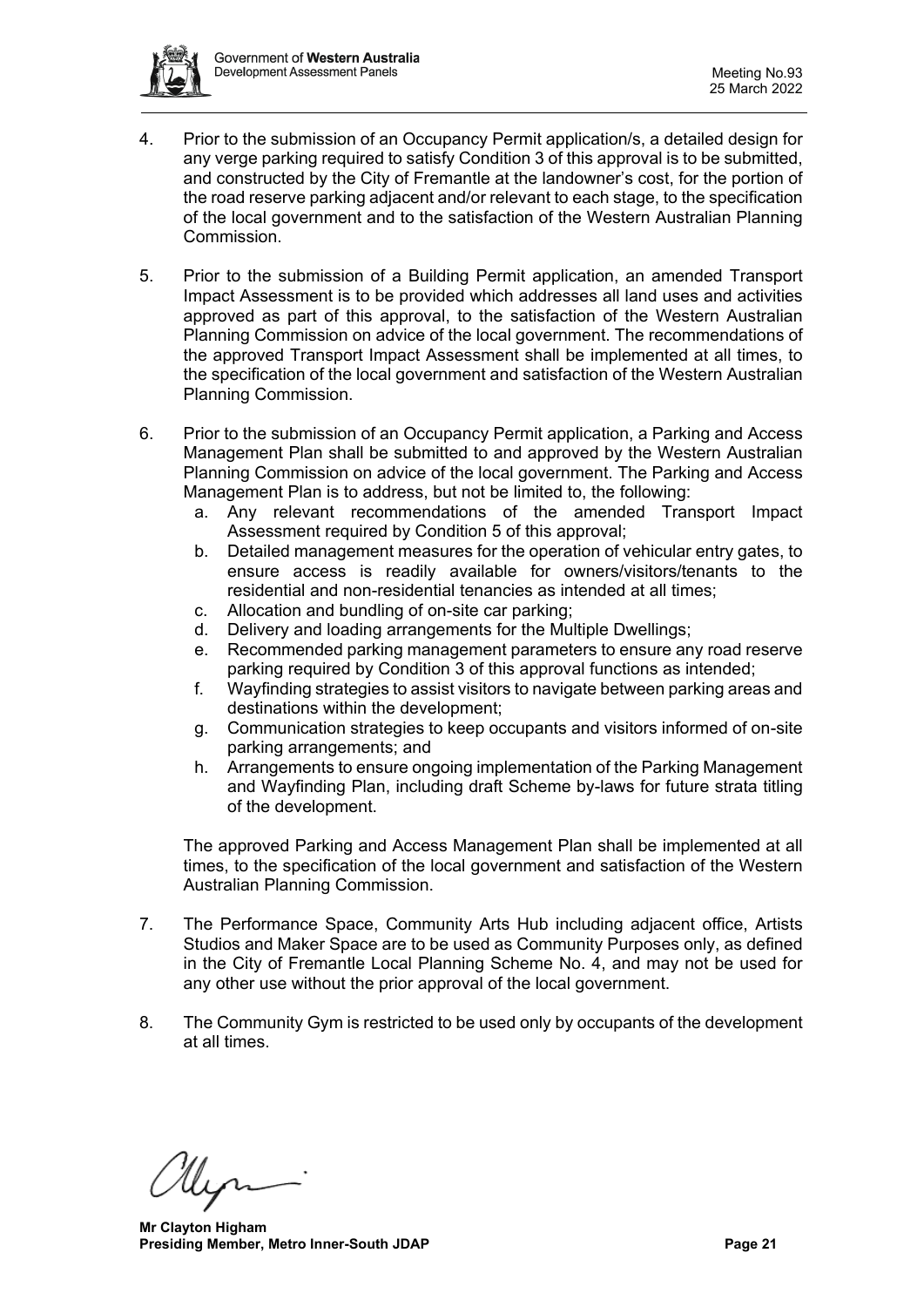

- 9. At all times the maximum number of patrons to be accommodated for each tenancy shall not exceed:
	- a. 70 patrons per tenancy for café/restaurant uses;
	- b. 90 patrons for Community Arts Hub; and
	- c. 150 patrons for Performance Space.
- 10. The Community and commercial spaces shall have a closing time of 10pm.
- 11. Prior to submission of an Occupancy Permit application, a Management Plan for all Community Purpose tenancies is to be prepared to the satisfaction of the Western Australian Planning Commission on advice of the local government. The Management Plan is to include, but is not limited to, addressing the following:
	- a. Strategies to ensure activities and operations of the Community Purpose tenancies is consistent with the Community Purpose land use class at all times;
	- b. Framework for the establishment and ongoing management of the "Burt Street Arts Accelerator";
	- c. Guidelines for preparation of Event Management Plans, including the circumstances in which these will be required and the matters to be addressed;
	- d. Noise Management Plan;
	- e. Signage strategy;
	- f. Communication and complaint management procedures; and
	- g. Draft Scheme by-laws for management of the Community Purpose tenancies by the strata bodies, for future strata titling of the development.

The approved Management Plan shall be implemented at all times, to the specification of the local government and satisfaction of the Western Australian Planning Commission.

- 12. The landowner/applicant shall provide a written undertaking to advise prospective purchasers and tenants of:
	- a. the provisions of the local government's local planning and the conditions of this development approval that relate to the use and management of the land;
	- b. the Parking and Access Management Plan required by Condition 6 of this approval; and
	- c. the Management Plan required by condition 12 of this approval.
- 13. Prior to the submission of a Building Permit application for the various stages of the development, all piped, ducted and wired services, air conditioners, hot water systems, water storage tanks, service meters and bin storage areas must be located to minimise any visual and noise impact on the occupants of nearby properties and screened from view from the street. Design plans for the location, materials and construction for screening of any proposed external building plant must be submitted to the specification of the local government and satisfaction of the Western Australian Planning Commission.

**Mr Clayton Higham Presiding Member, Metro Inner-South JDAP Page 22 Page 22**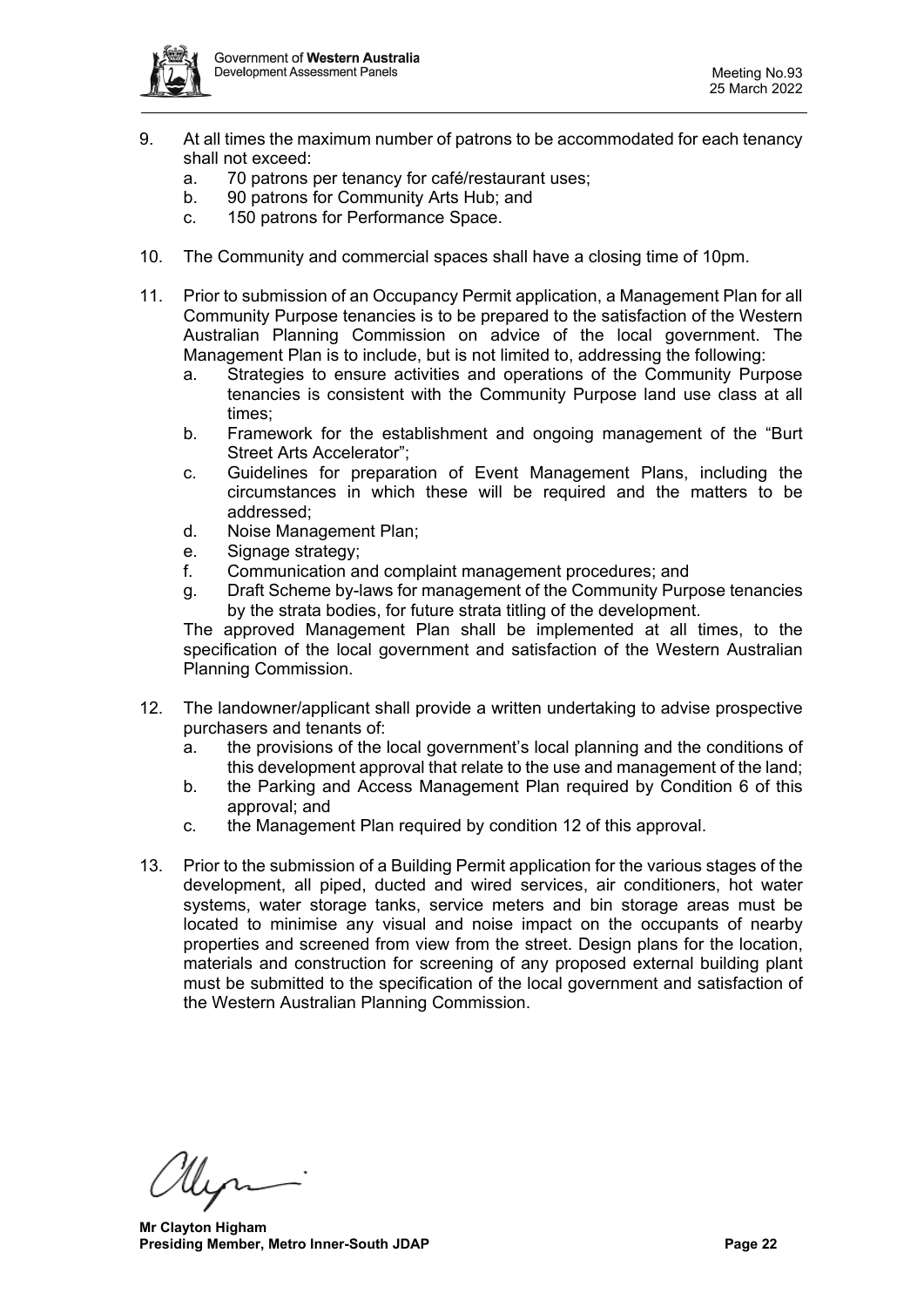

- 14. Prior to the submission of an Occupancy Permit application, all equipment, including ventilation and exhaust systems, plant, vents, water heaters and air conditioning units are to be screened from view from surrounding streets and residences to the specification of the local government and satisfaction of the Western Australian Planning Commission.
- 15. All storm water discharge shall be contained and disposed of on site.
- 16. Prior to the submission of a Building Permit application for the various stages of the development, the landowner/applicant is to submit an amended Waste Management Plan to the specification of the local government and to the satisfaction of the Western Australian Planning Commission. The Waste Management Plan is to address, but not be limited to the following:
	- a. Estimated waste generation and proposed methodology for waste disposal and collection.
	- b. Proposed storage of Collection receptacles.
	- c. Additional management requirements to be implemented and maintained for the life of the development.
	- d. Alignment with the waste services available having regard for the local government being required to manage residential waste.

The Waste Management Plan shall be implemented at all times to the specification of the local government and satisfaction of the Western Australian Planning Commission.

- 17. Prior to practical completion of the development, an Outdoor Lighting Plan shall be submitted to the specification of the local government and to the satisfaction of the Western Australian Planning Commission. The outdoor lighting is to be designed, baffled and located to prevent any increase in light spill onto the adjoining properties and installed prior to submission of an Occupancy Permit application/s. The Outdoor Lighting Plan is to be implemented to the satisfaction of the Western Australian Planning Commission, on the advice of the local government.
- 18. Prior to substantial commencement of the development, a detailed Landscaping Plan, including street verge areas, shall be submitted to the specification of the local government and to the satisfaction of the Western Australian Planning Commission. The Landscaping Plan shall address, but not be limited to, Design Elements 3.3 and 4.12 of *State Planning Policy 7.3 - Residential Design Codes Volume 2 – Apartments* including provision of an arboriculture report for removal of existing trees, reticulation, details of existing vegetation to be retained, and treatment of landscaped surfaces (i.e. mulch, lawn, synthetic grass etc). All works shown in the Landscaping Plan shall be completed prior to occupancy of the development and maintained for the life of the development, to the specification of the local government and to the satisfaction of the Western Australian Planning Commission.
- 19. Prior to the submission of a Building Permit application for each stage of the development, the design and materials of the development shall mitigate amenity impacts from the Fremantle Port on sensitive land uses, to the specification of the City of Fremantle and satisfaction of the Western Australian Planning Commission.

**Mr Clayton Higham Presiding Member, Metro Inner-South JDAP Page 23 Page 23**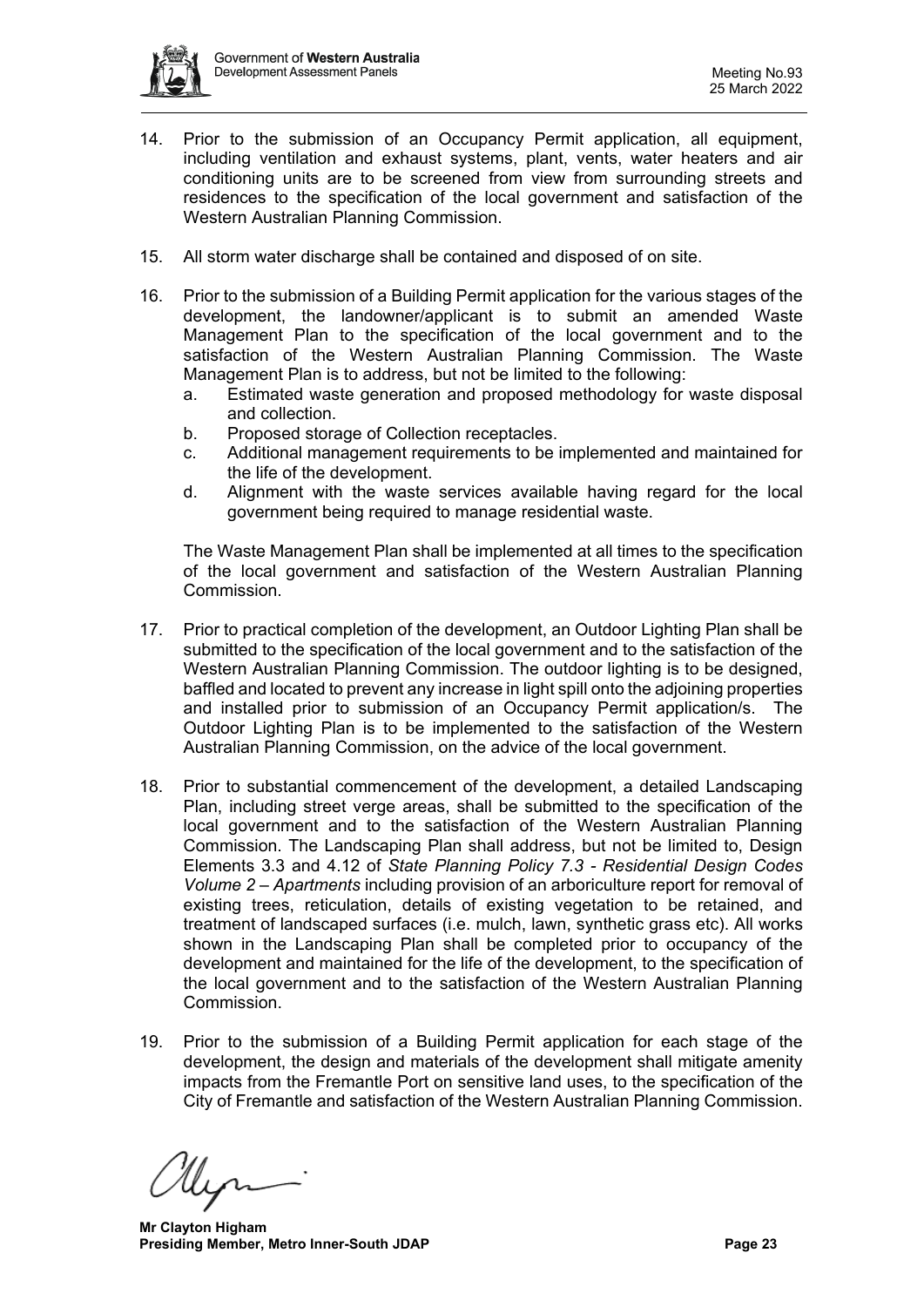

- 20. Prior to the submission of a Building Permit application for the various stages of the development, an Acoustic Report demonstrating how the development will be designed and constructed to minimise noise emissions from the non-residential uses shall be prepared to the specification of the City of Fremantle and satisfaction of the Western Australian Planning Commission. All recommendations of the Acoustic Report shall be implemented prior to development and maintained for the life of the development, to the specification of the local government and to the satisfaction of the Western Australian Planning Commission.
- 21. Prior to the submission of a Building Permit application for the various stages of the development, the design of the development shall be consistent with Design Element 4.9 Universal Design of *State Planning Policy 7.3 - Residential Design Codes Volume 2 – Apartments* to the satisfaction of the Western Australian Planning Commission*.*
- 22. Prior to the submission of a Building Permit application for the various stages of the development, a Construction/Demolition Management Plan shall be submitted to the specification of the local government addressing, but not limited to, the following matters:
	- a. Provision of sufficient car parking to service any tenancies intended to be occupied prior to full completion of all stages of the development;
	- b. Use of City car parking bays for construction related activities;
	- c. Protection of infrastructure and street trees within the road reserve;<br>d. Security fencing around construction sites:
	- Security fencing around construction sites;
	- e. Gantries;
	- f. Access to site by construction vehicles;
	- g. Contact details;
	- h. Site offices;
	- i. Noise Construction work and deliveries;
	- j. Sand drift and dust management;
	- k. Waste management;
	- l. Dewatering management plan, including dewatering impact report, a sediment control and weekly monitoring plan for any discharge into the local storm water system and any approvals required from Department of Water and Environmental Regulation and Department of Biodiversity, Conservation and Attractions;
	- m. Traffic management; and
	- n. Works affecting pedestrian areas.

The approved Demolition and Construction Management Plan shall be adhered to throughout all demolition and/or construction works to the specification of the local government and to the satisfaction of the Western Australian Planning Commission.

23. Prior to the submission of a Building Permit application for the various stages of the development, the applicant/owner is to submit a copy of documentation from the Green Building Council of Australia or a suitably qualified professional stating how the development will achieve a Green Star rating of at least 4 Stars or equivalent, to the specification of the local government and to the satisfaction of the Western Australian Planning Commission.

**Mr Clayton Higham Presiding Member, Metro Inner-South JDAP Page 24 Page 24**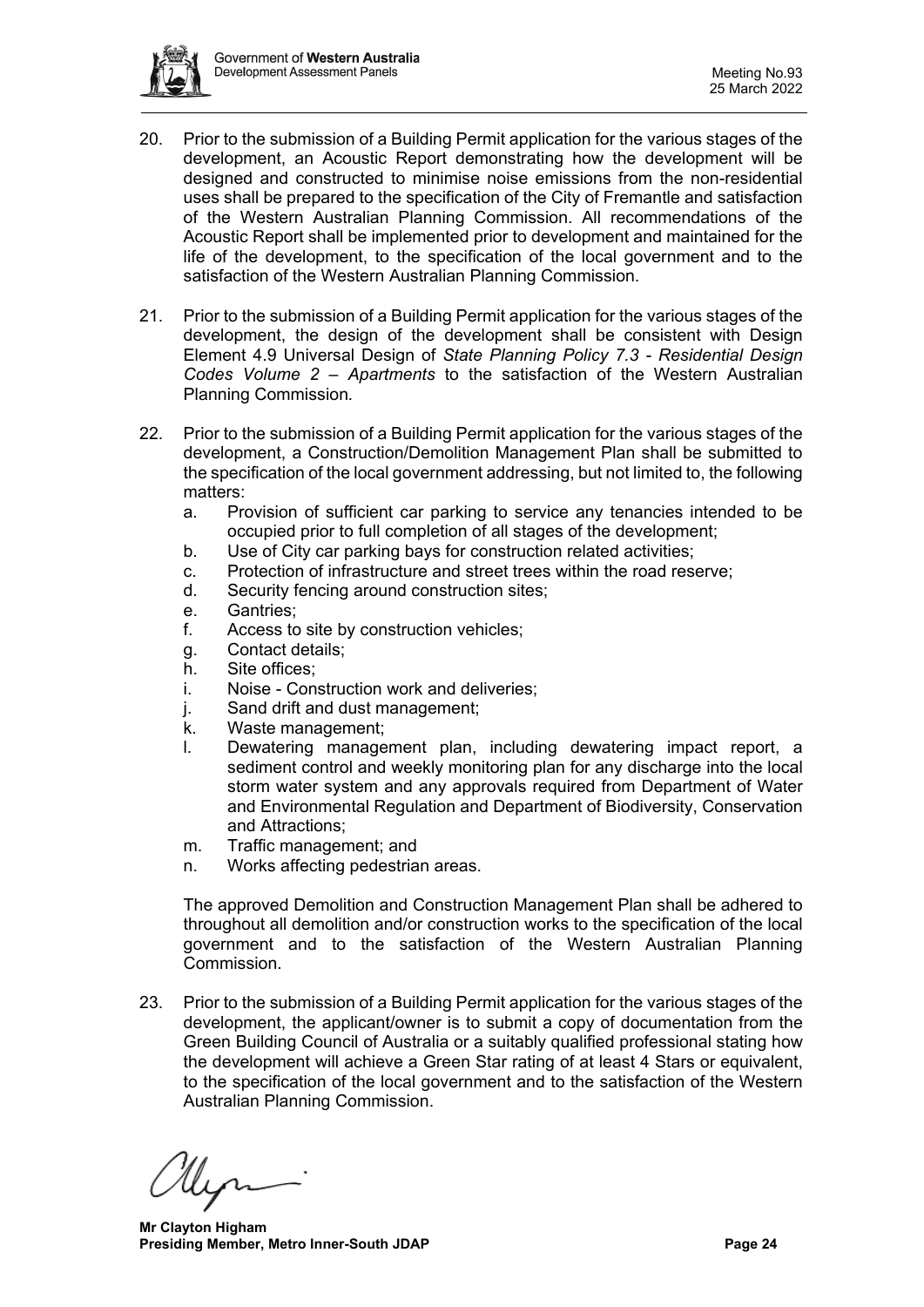

- 24. Prior to practical completion of the building and at the expense of the applicant, any redundant crossovers shall be removed and the verge and kerbing reinstated and vehicle crossovers shall be constructed and thereafter maintained, to the specifications of the local government and to the satisfaction of the Western Australian Planning Commission.
- 25. Prior to practical completion of the building hereby approved, a Notification shall be registered against the Certificate of Title to the land the subject of the proposed development advising the owners and subsequent owners of the land that the subject site is located in close proximity to the Fremantle Port and the Fremantle Art Centre and may be subject to noise, odour and activity not normally associated with residential use. The notification is to be prepared by the local government's solicitors at the expense of the owner and be executed by all parties prior to occupation.
- 26. Any fencing and/or balustrading to be installed to outdoor living areas of the effective ground level storeys, including but not limited to Units 201 and 202 of Building 3, is to be visually permeable to the specifications of the local government and to the satisfaction of the Western Australian Planning Commission.
- 27. Prior to the issue of a Building Permit for the development hereby approved, final details of the external materials, colours and finishes of the proposed development, including a physical sample board or materials is to be submitted and approved to the specification of the City of Fremantle, on the advice of the City's Design Advisory Committee and to the satisfaction of the Western Australian Planning Commission.

# **Advice Notes**

- 1. The applicant is advised to liaise with the City of Fremantle regarding further approvals and compliance required for the construction and ongoing use of the development in accordance with this approval, including but not limited to a Building Permit, Environmental Health Services approval for construction and fit-out of food premises, and registration of a food business under the *Food Act2008.*
- 2. The City of Fremantle advises that the development shall be wholly located within the cadastral boundaries of the subject site including any footings and building supports of the development, but excluding any landscaping and/or verge parking required as a condition of this approval and constructed to the specifications of the City. The City will not support any intrusion of footings, building supports or other construction elements outside of the cadastral boundaries.
- 3. In relation to Condition 4, the applicant is advised to liaise with the City of Fremantle regarding design specifications for verge parking and landscaping, location of verge parking having regard for any broader precinct parking and/or streetscape works, and possibility of providing a cash payment in lieu of delivering construction.

**Mr Clayton Higham Presiding Member, Metro Inner-South JDAP Page 25 Page 25**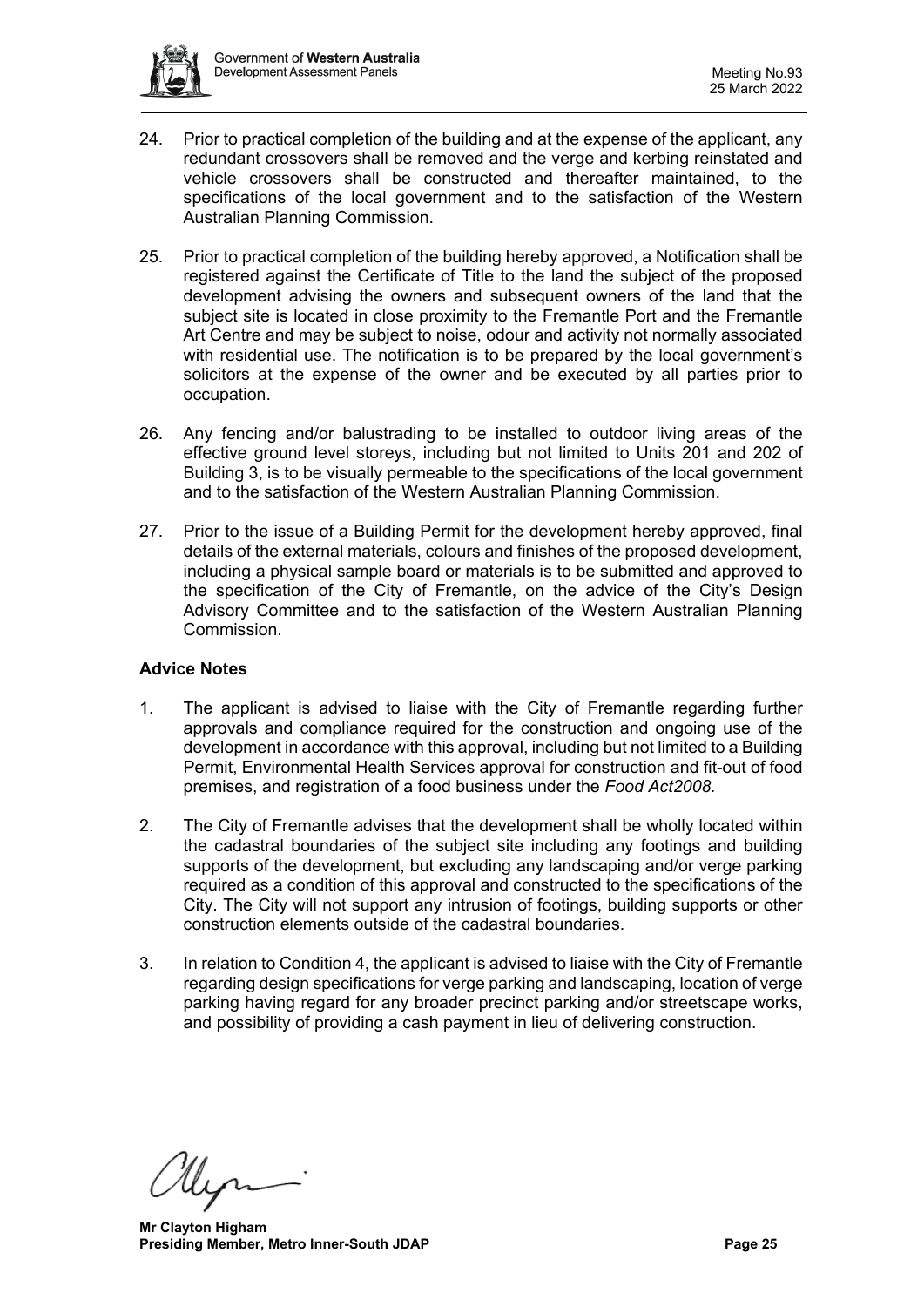

- 4. In relation to Condition 20, the City of Fremantle advises that mitigation measures shall be in accordance with *Local Planning Policy 2.3 Fremantle Port Buffer Area Development Guidelines* and shall include:
	- a. Glazing to windows and other openings shall be laminated safety glass of minimum thickness of 6mm or "double glazed" utilising laminated or toughened safety glass of a minimum thickness of 3mm.
	- b. Air conditioners shall provide internal centrally located 'shut down' points and associated procedures for emergency use.
- 5. Roof insulation in accordance with the requirements of the Building Codes of Australia.In regard to Condition 21 the City of Fremantle advises the Construction Management Plan should be prepared in accordance with, the City of Fremantle *Local Planning Policy 1.10 Construction Sites*. The City of Fremantle advises that existing verge trees as shown on the approved plans shall be protected through the implementation of a Tree Protection Zone during construction. A minimum 2.8x2.8m fencing enclosure shall be required. Additional information with regard to the tree protection zone requirements can be found at https://www.fremantle.wa.gov.au/residents/trees-and-verges.
- 6. If construction works involve the emission of noise above the assigned levels in the Environmental Protection (Noise) Regulations 1997, they should only occur on Monday to Saturday between 7.00 am and 7.00 pm (excluding public holidays). In instances where such construction work needs to be performed outside these hours, an Application for Approval of a Noise Management Plan must be submitted to the City of Fremantle Environmental Health Services for approval at least 7 days before construction can commence. Note: Construction work includes, but is not limited to, Hammering, Bricklaying, Roofing, use of Power Tools and radios etc.
- 7. The development is located in close proximity to Registered Aboriginal Site 3419, which extends into the Burt Street road reserve. The applicant is reminded of the requirements of the *Aboriginal Heritage Act 1972* should works associated with the development impact the Burt Street road reserve.
- 8. The City of Fremantle advises that for levels as per existing footpaths:
	- a. Levels at the property boundary including any driveways and pedestrian access points shall match existing footpath and/or right of way levels.
	- b. Any adjustment in levels is to be achieved within the property boundaries.
	- c. Details of all existing and proposed levels to be shown in the submitted working drawings for a building permit, to show that existing footpath levels are maintained. Minimum floor level to be road reduced level plus kerb height (150 mm) plus 2% slope towards to the property boundary. All levels are to be in AHD.
	- d. The floor level of any new structure capable of being occupied is to be a minimum of above 150 mm plus 2% slope towards to the property boundary. Basement car parks and similar areas may be permitted below this level if the structure and any access to the structure is tanked to a level of above. Please contact the Infrastructure Business Services department via info@fremantle.wa.gov.au or 9432 9999.

**Mr Clayton Higham Presiding Member, Metro Inner-South JDAP Page 26 Page 26**